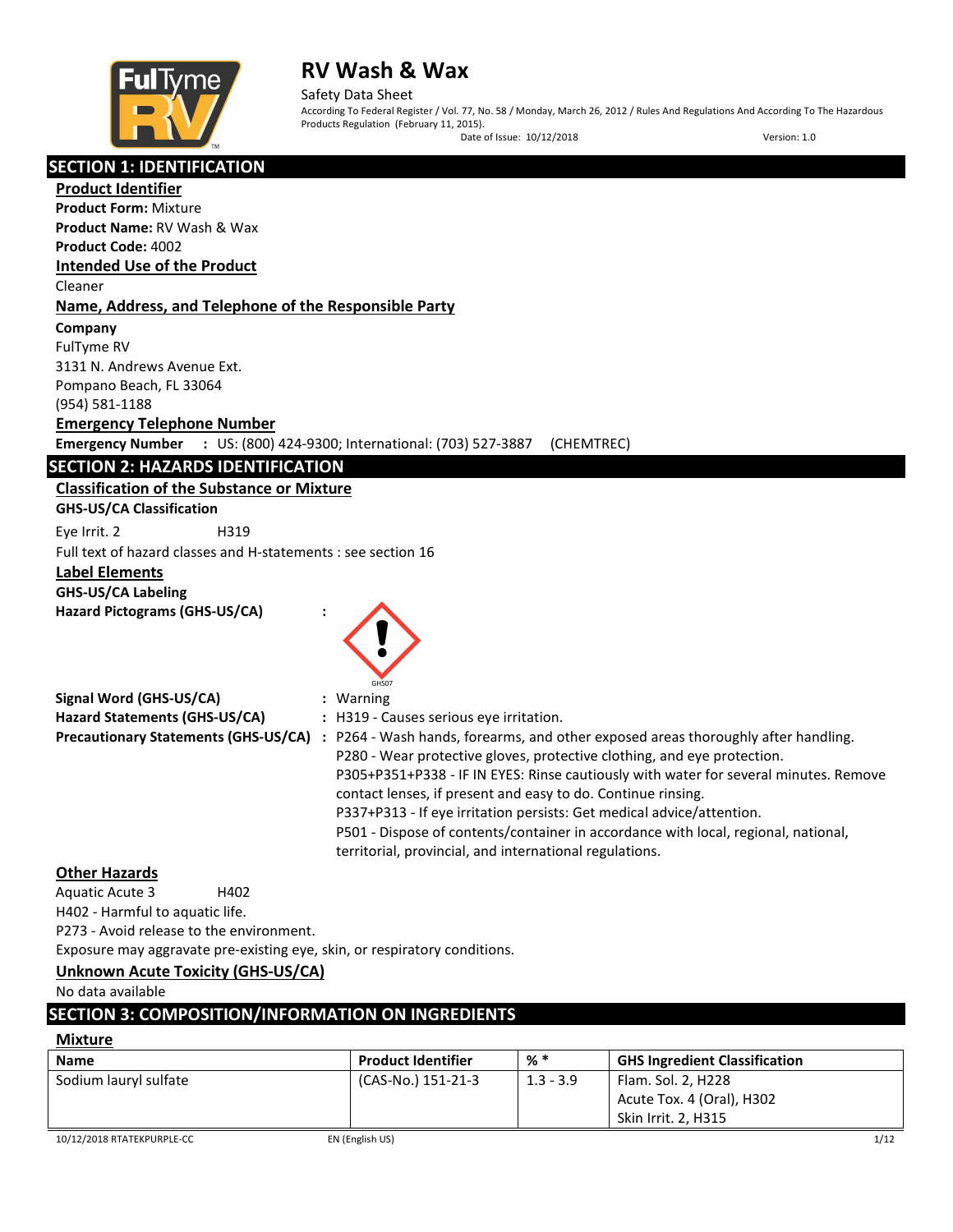Safety Data Sheet

According To Federal Register / Vol. 77, No. 58 / Monday, March 26, 2012 / Rules And Regulations And According To The Hazardous Products Regulation (February 11, 2015).

|                                                |                      |               | Eye Dam. 1, H318                           |
|------------------------------------------------|----------------------|---------------|--------------------------------------------|
|                                                |                      |               | <b>STOT SE 3, H335</b>                     |
|                                                |                      |               | Aquatic Acute 2, H401                      |
|                                                |                      |               | Aquatic Chronic 3, H412                    |
| Ammonium chloride                              | (CAS-No.) 12125-02-9 | $0.5 - 1.5**$ | Acute Tox. 4 (Oral), H302                  |
|                                                |                      |               | Eye Irrit. 2A, H319                        |
|                                                |                      |               | Aquatic Acute 3, H402                      |
|                                                |                      |               | Comb. Dust                                 |
| Poly(oxy-1,2-ethanediyl), .alpha.-sulfo-       | (CAS-No.) 9004-82-4  | $0.65 - 1.3$  | Acute Tox. 4 (Oral), H302                  |
| .omega.-(dodecyloxy)-, sodium salt             |                      |               | Skin Irrit. 2, H315                        |
|                                                |                      |               | Eye Irrit. 2A, H319                        |
|                                                |                      |               | Aquatic Acute 2, H401                      |
|                                                |                      |               | Aquatic Chronic 3, H412                    |
| 1-Propanaminium, 3-amino-N-                    | (CAS-No.) 61789-40-0 | $0.65 - 1.3$  | Skin Irrit. 2, H315                        |
| (carboxymethyl)-N,N-dimethyl-, N-coco acyl     |                      |               | Eye Irrit. 2A, H319                        |
| derivatives, hydroxides, inner salts           |                      |               | Aquatic Acute 1, H400                      |
|                                                |                      |               | Aquatic Chronic 2, H411                    |
| Ethyl alcohol                                  | (CAS-No.) 64-17-5    | $0.13 - 0.65$ | Flam. Liq. 2, H225                         |
|                                                |                      |               | Eye Irrit. 2A, H319                        |
| Poly(oxy-1,2-ethanediyl), .alpha.-[3-[1,3,3,3- | (CAS-No.) 67674-67-3 | $0.2 - 0.6$   | Acute Tox. 4 (Inhalation:dust, mist), H332 |
| tetramethyl-1-                                 |                      |               | Eye Dam. 1, H318                           |
| [(trimethylsilyl)oxy]disiloxanyl]propyl]-      |                      |               | Aquatic Chronic 2, H411                    |
| .omega.-hydroxy-                               |                      |               |                                            |
| Polytetrafluoroethylene                        | (CAS-No.) 9002-84-0  | $0.006 -$     | Comb. Dust                                 |
|                                                |                      | 0.012         |                                            |

Full text of H-phrases: see section 16

 \*Percentages are listed in weight by weight percentage (w/w%) for liquid and solid ingredients. Gas ingredients are listed in volume by volume percentage (v/v%).

 \*\* The actual concentration of ingredient(s) is withheld as a trade secret in accordance with the Hazardous Products Regulations (HPR) SOR/2015-17 and 29 CFR 1910.1200.

### **SECTION 4: FIRST AID MEASURES**

### **Description of First-aid Measures**

 **General:** Never give anything by mouth to an unconscious person. If you feel unwell, seek medical advice (show the label where possible).

 **Inhalation:** When symptoms occur: go into open air and ventilate suspected area. Obtain medical attention if breathing difficulty persists.

 **Skin Contact:** Immediately drench affected area with water for at least 15 minutes. Remove contaminated clothing. Obtain medical attention if irritation develops or persists.

 **Eye Contact:** Immediately rinse with water for at least 15 minutes. Remove contact lenses, if present and easy to do. Continue rinsing. Obtain medical attention if irritation develops or persists.

**Ingestion:** Rinse mouth. Do NOT induce vomiting. Obtain medical attention.

### **Most Important Symptoms and Effects Both Acute and Delayed**

**General:** Causes serious eye irritation.

**Inhalation:** Prolonged exposure may cause irritation.

**Skin Contact:** Prolonged exposure may cause skin irritation. May cause an allergic reaction in sensitive individuals.

**Eye Contact:** Contact causes severe irritation with redness and swelling of the conjunctiva.

**Ingestion:** Ingestion may cause adverse effects.

**Chronic Symptoms:** None known.

### **Indication of Any Immediate Medical Attention and Special Treatment Needed**

If exposed or concerned, get medical advice and attention. If medical advice is needed, have product container or label at hand.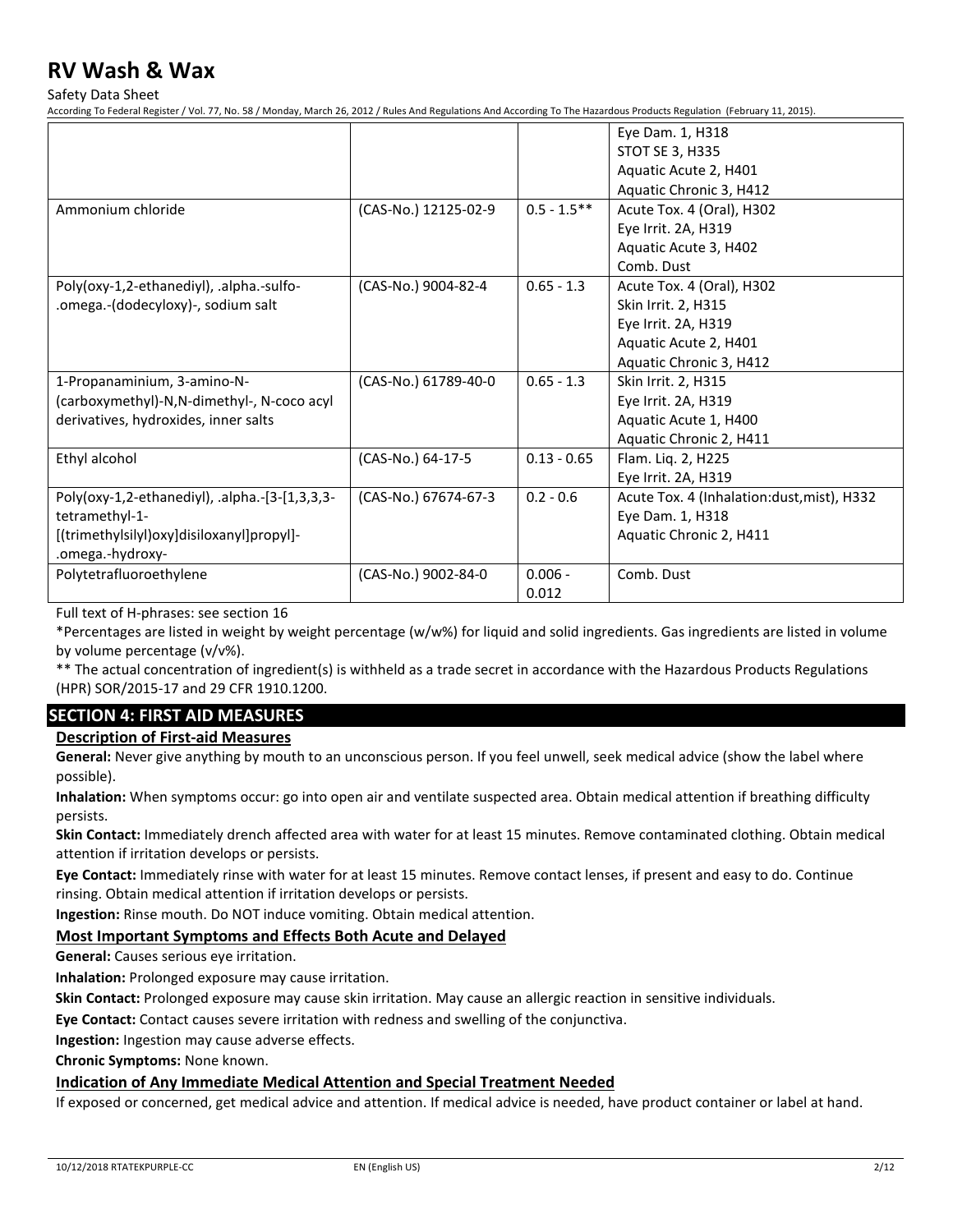Safety Data Sheet

According To Federal Register / Vol. 77, No. 58 / Monday, March 26, 2012 / Rules And Regulations And According To The Hazardous Products Regulation (February 11, 2015).

### **- SECTION 5: FIRE FIGHTING MEASURES**

### **Extinguishing Media**

**Suitable Extinguishing Media:** Water spray, fog, carbon dioxide (CO2), alcohol-resistant foam, or dry chemical.

**Unsuitable Extinguishing Media:** Do not use a heavy water stream. Use of heavy stream of water may spread fire.

### **Special Hazards Arising From the Substance or Mixture**

**Fire Hazard:** Not considered flammable but may burn at high temperatures.

**Explosion Hazard:** Product is not explosive.

 **Reactivity:** Hazardous reactions will not occur under normal conditions. May react with alkalis to release ammonia. May react with acids to release hydrogen chloride.

### **Advice for Firefighters**

 **Precautionary Measures Fire:** Exercise caution when fighting any chemical fire.

 **Firefighting Instructions:** Use water spray or fog for cooling exposed containers. Remove containers from fire area if this can be done without risk. Do not breathe fumes from fires or vapors from decomposition.

 **Protection During Firefighting:** Do not enter fire area without proper protective equipment, including respiratory protection.

 **Hazardous Combustion Products**: Carbon oxides (CO, CO2). Nitrogen oxides. Hydrogen chloride. Ammonia. Sulfur oxides. Irritating fumes.

**Other Information:** Do not allow run-off from fire fighting to enter drains or water courses.

#### **Reference to Other Sections**

Refer to Section 9 for flammability properties.

### **SECTION 6: ACCIDENTAL RELEASE MEASURES**

### **Personal Precautions, Protective Equipment and Emergency Procedures**

General Measures: Avoid all contact with skin, eyes, or clothing. Avoid breathing (vapor, mist, spray).

### **For Non-Emergency Personnel**

**For Non-Emergency Personnel**<br>Protective Equipment: Use appropriate personal protective equipment (PPE).

**Emergency Procedures:** Evacuate unnecessary personnel.

#### **For Emergency Personnel**

 **Protective Equipment:** Equip cleanup crew with proper protection.

 **Emergency Procedures:** Upon arrival at the scene, a first responder is expected to recognize the presence of dangerous goods, protect oneself and the public, secure the area, and call for the assistance of trained personnel as soon as conditions permit. Ventilate area.

### **Environmental Precautions**

Prevent entry to sewers and public waters. Avoid release to the environment.

### **Methods and Materials for Containment and Cleaning Up**

**For Containment:** Contain any spills with dikes or absorbents to prevent migration and entry into sewers or streams.

 **Methods for Cleaning Up:** Clean up spills immediately and dispose of waste safely. Absorb and/or contain spill with inert material. Transfer spilled material to a suitable container for disposal. Contact competent authorities after a spill.

#### **Reference to Other Sections**

See Section 8 for exposure controls and personal protection and Section 13 for disposal considerations.

### **SECTION 7: HANDLING AND STORAGE**

### **Precautions for Safe Handling**

 **Precautions for Safe Handling:** Avoid contact with skin, eyes and clothing. Wash hands and other exposed areas with mild soap and water before eating, drinking or smoking and when leaving work. Avoid breathing vapors, mist, spray. Use appropriate personal protective equipment (PPE).

 **Hygiene Measures:** Handle in accordance with good industrial hygiene and safety procedures. Wash contaminated clothing before reuse.

### **Conditions for Safe Storage, Including Any Incompatibilities**

 **Technical Measures:** Comply with applicable regulations.

 **Storage Conditions:** Keep container closed when not in use. Store in a dry, cool place. Keep/Store away from direct sunlight, extremely high or low temperatures and incompatible materials.

 **Incompatible Materials:** Strong acids, strong bases, strong oxidizers. Alkalis. Nitrates. Aluminium (at high temperatures). Acid chlorides. Acid anhydrides.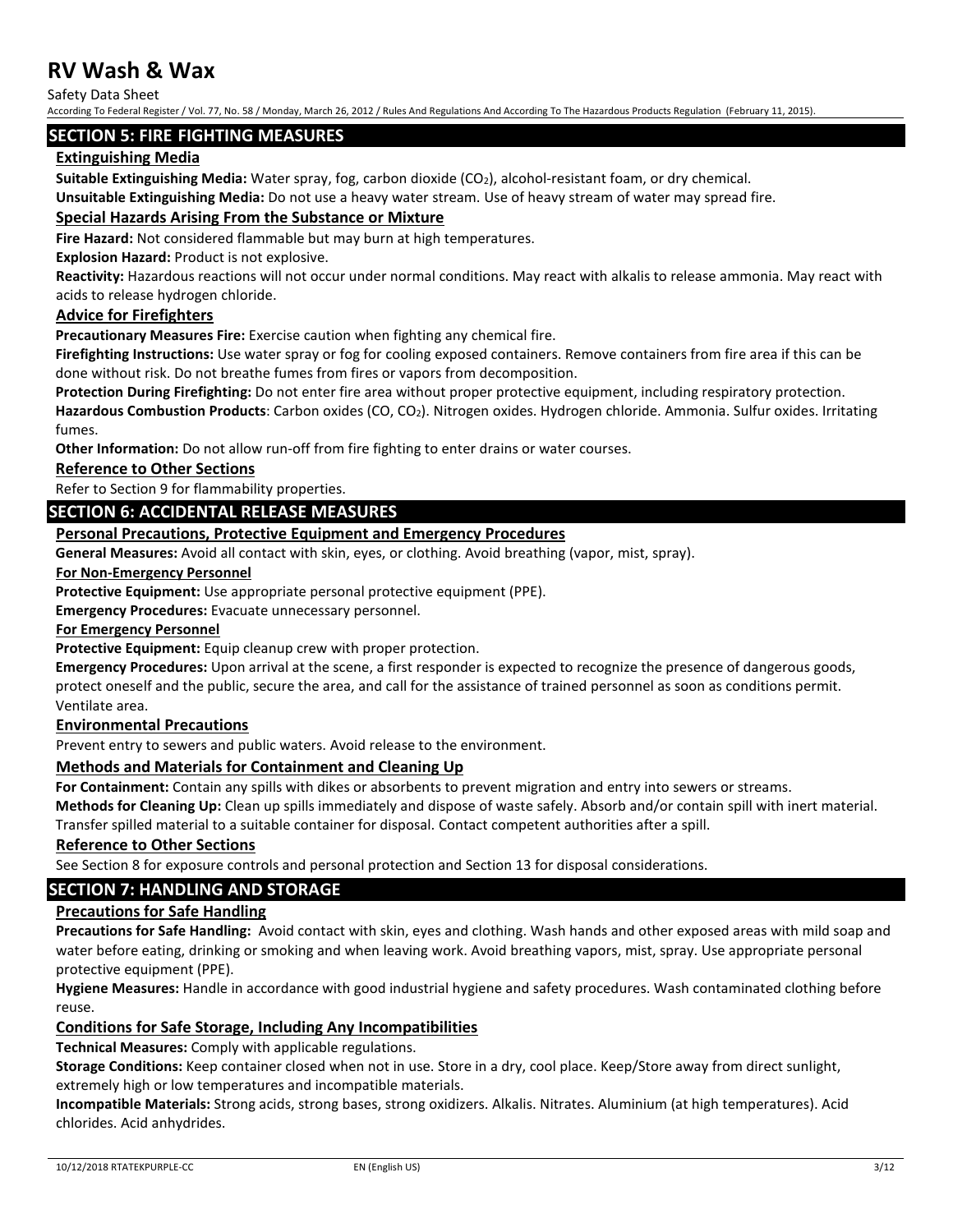Safety Data Sheet

According To Federal Register / Vol. 77, No. 58 / Monday, March 26, 2012 / Rules And Regulations And According To The Hazardous Products Regulation (February 11, 2015).

### **Specific End Use(s)**

Cleaner

### **SECTION 8: EXPOSURE CONTROLS/PERSONAL PROTECTION**

### **Control Parameters**

 For substances listed in section 3 that are not listed here, there are no established Exposure limits from the manufacturer, supplier, importer, or the appropriate advisory agency including: ACGIH (TLV), AIHA (WEEL), NIOSH (REL), OSHA (PEL), Canadian provincial governments, or the Mexican government.

| <b>Mexico</b><br>OEL TWA (mg/m <sup>3</sup> )<br>10 mg/m <sup>3</sup> (fume)<br>$20 \text{ mg/m}^3$ (fume)<br>OEL STEL (mg/m <sup>3</sup> )<br><b>Mexico</b><br>ACGIH TWA (mg/m <sup>3</sup> )<br>10 mg/m $3$ (fume)<br><b>USA ACGIH</b><br>ACGIH STEL (mg/m <sup>3</sup> )<br>$20 \text{ mg/m}^3$ (fume)<br><b>USA ACGIH</b><br>NIOSH REL (TWA) (mg/m <sup>3</sup> )<br>10 mg/m $3$ (fume)<br><b>USA NIOSH</b><br>NIOSH REL (STEL) (mg/m <sup>3</sup> )<br>$20$ mg/m <sup>3</sup> (fume)<br><b>USA NIOSH</b><br>OEL STEL (mg/m <sup>3</sup> )<br>$20$ mg/m <sup>3</sup> (fume)<br>Alberta<br>10 mg/m <sup>3</sup> (fume)<br><b>Alberta</b><br>OEL TWA (mg/m <sup>3</sup> )<br>OEL STEL (mg/m <sup>3</sup> )<br>$20 \text{ mg/m}^3$ (fume)<br><b>British Columbia</b><br>10 mg/m $3$ (fume)<br>OEL TWA (mg/m <sup>3</sup> )<br><b>British Columbia</b><br>20 mg/m <sup>3</sup> (fume)<br>OEL STEL (mg/m <sup>3</sup> )<br>Manitoba<br>10 mg/m $3$ (fume)<br>Manitoba<br>OEL TWA (mg/m <sup>3</sup> )<br>OEL STEL (mg/m <sup>3</sup> )<br>$20$ mg/m <sup>3</sup> (fume)<br><b>New Brunswick</b><br><b>New Brunswick</b><br>OEL TWA (mg/m <sup>3</sup> )<br>10 mg/m $3$ (fume)<br><b>Newfoundland &amp; Labrador</b><br>OEL STEL (mg/m <sup>3</sup> )<br>$20 \text{ mg/m}^3$ (fume)<br>10 mg/m $3$ (fume)<br>OEL TWA (mg/m <sup>3</sup> )<br><b>Newfoundland &amp; Labrador</b><br>OEL STEL (mg/m <sup>3</sup> )<br>$20$ mg/m <sup>3</sup> (fume)<br><b>Nova Scotia</b><br>OEL TWA (mg/m <sup>3</sup> )<br>10 mg/m <sup>3</sup> (fume)<br><b>Nova Scotia</b><br>$20 \text{ mg/m}^3$ (fume)<br>OEL STEL (mg/m <sup>3</sup> )<br><b>Nunavut</b><br>10 mg/m $3$ (fume)<br>OEL TWA (mg/m <sup>3</sup> )<br><b>Nunavut</b><br>$\overline{20}$ mg/m <sup>3</sup> (fume)<br>OEL STEL (mg/m <sup>3</sup> )<br><b>Northwest Territories</b><br>$10 \text{ mg/m}^3$ (fume)<br>OEL TWA (mg/m <sup>3</sup> )<br><b>Northwest Territories</b><br>$20 \text{ mg/m}^3$ (fume)<br>OEL STEL (mg/m <sup>3</sup> )<br>Ontario<br>10 mg/m $3$ (fume)<br>OEL TWA (mg/m <sup>3</sup> )<br><b>Ontario</b><br>OEL STEL (mg/m <sup>3</sup> )<br>$20$ mg/m <sup>3</sup> (fume)<br><b>Prince Edward Island</b><br>10 mg/m $3$ (fume)<br><b>Prince Edward Island</b><br>OEL TWA (mg/m <sup>3</sup> )<br>$20 \text{ mg/m}^3$ (fume)<br>Québec<br>VECD ( $mg/m3$ )<br>VEMP (mg/m <sup>3</sup> )<br>10 mg/m <sup>3</sup> (fume)<br>Québec<br>OEL STEL (mg/m <sup>3</sup> )<br>$20$ mg/m <sup>3</sup> (fume)<br>Saskatchewan<br>OEL TWA (mg/m <sup>3</sup> )<br>10 mg/m $3$ (fume)<br>Saskatchewan<br>OEL STEL $(mg/m3)$<br>$20 \text{ mg/m}^3$ (fume)<br>Yukon<br>10 mg/m $3$ (fume)<br>OEL TWA (mg/m <sup>3</sup> )<br>Yukon<br>Ethyl alcohol (64-17-5)<br><b>Mexico</b><br>1900 mg/m <sup>3</sup><br>OEL TWA (mg/m <sup>3</sup> )<br>OEL TWA (ppm)<br>1000 ppm<br><b>Mexico</b><br><b>USA ACGIH</b><br>ACGIH STEL (ppm)<br>1000 ppm<br>Confirmed Animal Carcinogen with Unknown Relevance to<br><b>USA ACGIH</b><br><b>ACGIH chemical category</b><br>Humans<br>1900 mg/m <sup>3</sup><br><b>USA OSHA</b> | Ammonium chloride (12125-02-9) |                                     |  |
|----------------------------------------------------------------------------------------------------------------------------------------------------------------------------------------------------------------------------------------------------------------------------------------------------------------------------------------------------------------------------------------------------------------------------------------------------------------------------------------------------------------------------------------------------------------------------------------------------------------------------------------------------------------------------------------------------------------------------------------------------------------------------------------------------------------------------------------------------------------------------------------------------------------------------------------------------------------------------------------------------------------------------------------------------------------------------------------------------------------------------------------------------------------------------------------------------------------------------------------------------------------------------------------------------------------------------------------------------------------------------------------------------------------------------------------------------------------------------------------------------------------------------------------------------------------------------------------------------------------------------------------------------------------------------------------------------------------------------------------------------------------------------------------------------------------------------------------------------------------------------------------------------------------------------------------------------------------------------------------------------------------------------------------------------------------------------------------------------------------------------------------------------------------------------------------------------------------------------------------------------------------------------------------------------------------------------------------------------------------------------------------------------------------------------------------------------------------------------------------------------------------------------------------------------------------------------------------------------------------------------------------------------------------------------------------------------------------------------------------------------------------------------------------------------------------------------------------------------------------------------------------------------------------------------------------------------------------------------------------------------------------------------------------------------------------------------|--------------------------------|-------------------------------------|--|
|                                                                                                                                                                                                                                                                                                                                                                                                                                                                                                                                                                                                                                                                                                                                                                                                                                                                                                                                                                                                                                                                                                                                                                                                                                                                                                                                                                                                                                                                                                                                                                                                                                                                                                                                                                                                                                                                                                                                                                                                                                                                                                                                                                                                                                                                                                                                                                                                                                                                                                                                                                                                                                                                                                                                                                                                                                                                                                                                                                                                                                                                            |                                |                                     |  |
|                                                                                                                                                                                                                                                                                                                                                                                                                                                                                                                                                                                                                                                                                                                                                                                                                                                                                                                                                                                                                                                                                                                                                                                                                                                                                                                                                                                                                                                                                                                                                                                                                                                                                                                                                                                                                                                                                                                                                                                                                                                                                                                                                                                                                                                                                                                                                                                                                                                                                                                                                                                                                                                                                                                                                                                                                                                                                                                                                                                                                                                                            |                                |                                     |  |
|                                                                                                                                                                                                                                                                                                                                                                                                                                                                                                                                                                                                                                                                                                                                                                                                                                                                                                                                                                                                                                                                                                                                                                                                                                                                                                                                                                                                                                                                                                                                                                                                                                                                                                                                                                                                                                                                                                                                                                                                                                                                                                                                                                                                                                                                                                                                                                                                                                                                                                                                                                                                                                                                                                                                                                                                                                                                                                                                                                                                                                                                            |                                |                                     |  |
|                                                                                                                                                                                                                                                                                                                                                                                                                                                                                                                                                                                                                                                                                                                                                                                                                                                                                                                                                                                                                                                                                                                                                                                                                                                                                                                                                                                                                                                                                                                                                                                                                                                                                                                                                                                                                                                                                                                                                                                                                                                                                                                                                                                                                                                                                                                                                                                                                                                                                                                                                                                                                                                                                                                                                                                                                                                                                                                                                                                                                                                                            |                                |                                     |  |
|                                                                                                                                                                                                                                                                                                                                                                                                                                                                                                                                                                                                                                                                                                                                                                                                                                                                                                                                                                                                                                                                                                                                                                                                                                                                                                                                                                                                                                                                                                                                                                                                                                                                                                                                                                                                                                                                                                                                                                                                                                                                                                                                                                                                                                                                                                                                                                                                                                                                                                                                                                                                                                                                                                                                                                                                                                                                                                                                                                                                                                                                            |                                |                                     |  |
|                                                                                                                                                                                                                                                                                                                                                                                                                                                                                                                                                                                                                                                                                                                                                                                                                                                                                                                                                                                                                                                                                                                                                                                                                                                                                                                                                                                                                                                                                                                                                                                                                                                                                                                                                                                                                                                                                                                                                                                                                                                                                                                                                                                                                                                                                                                                                                                                                                                                                                                                                                                                                                                                                                                                                                                                                                                                                                                                                                                                                                                                            |                                |                                     |  |
|                                                                                                                                                                                                                                                                                                                                                                                                                                                                                                                                                                                                                                                                                                                                                                                                                                                                                                                                                                                                                                                                                                                                                                                                                                                                                                                                                                                                                                                                                                                                                                                                                                                                                                                                                                                                                                                                                                                                                                                                                                                                                                                                                                                                                                                                                                                                                                                                                                                                                                                                                                                                                                                                                                                                                                                                                                                                                                                                                                                                                                                                            |                                |                                     |  |
|                                                                                                                                                                                                                                                                                                                                                                                                                                                                                                                                                                                                                                                                                                                                                                                                                                                                                                                                                                                                                                                                                                                                                                                                                                                                                                                                                                                                                                                                                                                                                                                                                                                                                                                                                                                                                                                                                                                                                                                                                                                                                                                                                                                                                                                                                                                                                                                                                                                                                                                                                                                                                                                                                                                                                                                                                                                                                                                                                                                                                                                                            |                                |                                     |  |
|                                                                                                                                                                                                                                                                                                                                                                                                                                                                                                                                                                                                                                                                                                                                                                                                                                                                                                                                                                                                                                                                                                                                                                                                                                                                                                                                                                                                                                                                                                                                                                                                                                                                                                                                                                                                                                                                                                                                                                                                                                                                                                                                                                                                                                                                                                                                                                                                                                                                                                                                                                                                                                                                                                                                                                                                                                                                                                                                                                                                                                                                            |                                |                                     |  |
|                                                                                                                                                                                                                                                                                                                                                                                                                                                                                                                                                                                                                                                                                                                                                                                                                                                                                                                                                                                                                                                                                                                                                                                                                                                                                                                                                                                                                                                                                                                                                                                                                                                                                                                                                                                                                                                                                                                                                                                                                                                                                                                                                                                                                                                                                                                                                                                                                                                                                                                                                                                                                                                                                                                                                                                                                                                                                                                                                                                                                                                                            |                                |                                     |  |
|                                                                                                                                                                                                                                                                                                                                                                                                                                                                                                                                                                                                                                                                                                                                                                                                                                                                                                                                                                                                                                                                                                                                                                                                                                                                                                                                                                                                                                                                                                                                                                                                                                                                                                                                                                                                                                                                                                                                                                                                                                                                                                                                                                                                                                                                                                                                                                                                                                                                                                                                                                                                                                                                                                                                                                                                                                                                                                                                                                                                                                                                            |                                |                                     |  |
|                                                                                                                                                                                                                                                                                                                                                                                                                                                                                                                                                                                                                                                                                                                                                                                                                                                                                                                                                                                                                                                                                                                                                                                                                                                                                                                                                                                                                                                                                                                                                                                                                                                                                                                                                                                                                                                                                                                                                                                                                                                                                                                                                                                                                                                                                                                                                                                                                                                                                                                                                                                                                                                                                                                                                                                                                                                                                                                                                                                                                                                                            |                                |                                     |  |
|                                                                                                                                                                                                                                                                                                                                                                                                                                                                                                                                                                                                                                                                                                                                                                                                                                                                                                                                                                                                                                                                                                                                                                                                                                                                                                                                                                                                                                                                                                                                                                                                                                                                                                                                                                                                                                                                                                                                                                                                                                                                                                                                                                                                                                                                                                                                                                                                                                                                                                                                                                                                                                                                                                                                                                                                                                                                                                                                                                                                                                                                            |                                |                                     |  |
|                                                                                                                                                                                                                                                                                                                                                                                                                                                                                                                                                                                                                                                                                                                                                                                                                                                                                                                                                                                                                                                                                                                                                                                                                                                                                                                                                                                                                                                                                                                                                                                                                                                                                                                                                                                                                                                                                                                                                                                                                                                                                                                                                                                                                                                                                                                                                                                                                                                                                                                                                                                                                                                                                                                                                                                                                                                                                                                                                                                                                                                                            |                                |                                     |  |
|                                                                                                                                                                                                                                                                                                                                                                                                                                                                                                                                                                                                                                                                                                                                                                                                                                                                                                                                                                                                                                                                                                                                                                                                                                                                                                                                                                                                                                                                                                                                                                                                                                                                                                                                                                                                                                                                                                                                                                                                                                                                                                                                                                                                                                                                                                                                                                                                                                                                                                                                                                                                                                                                                                                                                                                                                                                                                                                                                                                                                                                                            |                                |                                     |  |
|                                                                                                                                                                                                                                                                                                                                                                                                                                                                                                                                                                                                                                                                                                                                                                                                                                                                                                                                                                                                                                                                                                                                                                                                                                                                                                                                                                                                                                                                                                                                                                                                                                                                                                                                                                                                                                                                                                                                                                                                                                                                                                                                                                                                                                                                                                                                                                                                                                                                                                                                                                                                                                                                                                                                                                                                                                                                                                                                                                                                                                                                            |                                |                                     |  |
|                                                                                                                                                                                                                                                                                                                                                                                                                                                                                                                                                                                                                                                                                                                                                                                                                                                                                                                                                                                                                                                                                                                                                                                                                                                                                                                                                                                                                                                                                                                                                                                                                                                                                                                                                                                                                                                                                                                                                                                                                                                                                                                                                                                                                                                                                                                                                                                                                                                                                                                                                                                                                                                                                                                                                                                                                                                                                                                                                                                                                                                                            |                                |                                     |  |
|                                                                                                                                                                                                                                                                                                                                                                                                                                                                                                                                                                                                                                                                                                                                                                                                                                                                                                                                                                                                                                                                                                                                                                                                                                                                                                                                                                                                                                                                                                                                                                                                                                                                                                                                                                                                                                                                                                                                                                                                                                                                                                                                                                                                                                                                                                                                                                                                                                                                                                                                                                                                                                                                                                                                                                                                                                                                                                                                                                                                                                                                            |                                |                                     |  |
|                                                                                                                                                                                                                                                                                                                                                                                                                                                                                                                                                                                                                                                                                                                                                                                                                                                                                                                                                                                                                                                                                                                                                                                                                                                                                                                                                                                                                                                                                                                                                                                                                                                                                                                                                                                                                                                                                                                                                                                                                                                                                                                                                                                                                                                                                                                                                                                                                                                                                                                                                                                                                                                                                                                                                                                                                                                                                                                                                                                                                                                                            |                                |                                     |  |
|                                                                                                                                                                                                                                                                                                                                                                                                                                                                                                                                                                                                                                                                                                                                                                                                                                                                                                                                                                                                                                                                                                                                                                                                                                                                                                                                                                                                                                                                                                                                                                                                                                                                                                                                                                                                                                                                                                                                                                                                                                                                                                                                                                                                                                                                                                                                                                                                                                                                                                                                                                                                                                                                                                                                                                                                                                                                                                                                                                                                                                                                            |                                |                                     |  |
|                                                                                                                                                                                                                                                                                                                                                                                                                                                                                                                                                                                                                                                                                                                                                                                                                                                                                                                                                                                                                                                                                                                                                                                                                                                                                                                                                                                                                                                                                                                                                                                                                                                                                                                                                                                                                                                                                                                                                                                                                                                                                                                                                                                                                                                                                                                                                                                                                                                                                                                                                                                                                                                                                                                                                                                                                                                                                                                                                                                                                                                                            |                                |                                     |  |
|                                                                                                                                                                                                                                                                                                                                                                                                                                                                                                                                                                                                                                                                                                                                                                                                                                                                                                                                                                                                                                                                                                                                                                                                                                                                                                                                                                                                                                                                                                                                                                                                                                                                                                                                                                                                                                                                                                                                                                                                                                                                                                                                                                                                                                                                                                                                                                                                                                                                                                                                                                                                                                                                                                                                                                                                                                                                                                                                                                                                                                                                            |                                |                                     |  |
|                                                                                                                                                                                                                                                                                                                                                                                                                                                                                                                                                                                                                                                                                                                                                                                                                                                                                                                                                                                                                                                                                                                                                                                                                                                                                                                                                                                                                                                                                                                                                                                                                                                                                                                                                                                                                                                                                                                                                                                                                                                                                                                                                                                                                                                                                                                                                                                                                                                                                                                                                                                                                                                                                                                                                                                                                                                                                                                                                                                                                                                                            |                                |                                     |  |
|                                                                                                                                                                                                                                                                                                                                                                                                                                                                                                                                                                                                                                                                                                                                                                                                                                                                                                                                                                                                                                                                                                                                                                                                                                                                                                                                                                                                                                                                                                                                                                                                                                                                                                                                                                                                                                                                                                                                                                                                                                                                                                                                                                                                                                                                                                                                                                                                                                                                                                                                                                                                                                                                                                                                                                                                                                                                                                                                                                                                                                                                            |                                |                                     |  |
|                                                                                                                                                                                                                                                                                                                                                                                                                                                                                                                                                                                                                                                                                                                                                                                                                                                                                                                                                                                                                                                                                                                                                                                                                                                                                                                                                                                                                                                                                                                                                                                                                                                                                                                                                                                                                                                                                                                                                                                                                                                                                                                                                                                                                                                                                                                                                                                                                                                                                                                                                                                                                                                                                                                                                                                                                                                                                                                                                                                                                                                                            |                                |                                     |  |
|                                                                                                                                                                                                                                                                                                                                                                                                                                                                                                                                                                                                                                                                                                                                                                                                                                                                                                                                                                                                                                                                                                                                                                                                                                                                                                                                                                                                                                                                                                                                                                                                                                                                                                                                                                                                                                                                                                                                                                                                                                                                                                                                                                                                                                                                                                                                                                                                                                                                                                                                                                                                                                                                                                                                                                                                                                                                                                                                                                                                                                                                            |                                |                                     |  |
|                                                                                                                                                                                                                                                                                                                                                                                                                                                                                                                                                                                                                                                                                                                                                                                                                                                                                                                                                                                                                                                                                                                                                                                                                                                                                                                                                                                                                                                                                                                                                                                                                                                                                                                                                                                                                                                                                                                                                                                                                                                                                                                                                                                                                                                                                                                                                                                                                                                                                                                                                                                                                                                                                                                                                                                                                                                                                                                                                                                                                                                                            |                                |                                     |  |
|                                                                                                                                                                                                                                                                                                                                                                                                                                                                                                                                                                                                                                                                                                                                                                                                                                                                                                                                                                                                                                                                                                                                                                                                                                                                                                                                                                                                                                                                                                                                                                                                                                                                                                                                                                                                                                                                                                                                                                                                                                                                                                                                                                                                                                                                                                                                                                                                                                                                                                                                                                                                                                                                                                                                                                                                                                                                                                                                                                                                                                                                            |                                |                                     |  |
|                                                                                                                                                                                                                                                                                                                                                                                                                                                                                                                                                                                                                                                                                                                                                                                                                                                                                                                                                                                                                                                                                                                                                                                                                                                                                                                                                                                                                                                                                                                                                                                                                                                                                                                                                                                                                                                                                                                                                                                                                                                                                                                                                                                                                                                                                                                                                                                                                                                                                                                                                                                                                                                                                                                                                                                                                                                                                                                                                                                                                                                                            |                                |                                     |  |
|                                                                                                                                                                                                                                                                                                                                                                                                                                                                                                                                                                                                                                                                                                                                                                                                                                                                                                                                                                                                                                                                                                                                                                                                                                                                                                                                                                                                                                                                                                                                                                                                                                                                                                                                                                                                                                                                                                                                                                                                                                                                                                                                                                                                                                                                                                                                                                                                                                                                                                                                                                                                                                                                                                                                                                                                                                                                                                                                                                                                                                                                            |                                |                                     |  |
|                                                                                                                                                                                                                                                                                                                                                                                                                                                                                                                                                                                                                                                                                                                                                                                                                                                                                                                                                                                                                                                                                                                                                                                                                                                                                                                                                                                                                                                                                                                                                                                                                                                                                                                                                                                                                                                                                                                                                                                                                                                                                                                                                                                                                                                                                                                                                                                                                                                                                                                                                                                                                                                                                                                                                                                                                                                                                                                                                                                                                                                                            |                                |                                     |  |
|                                                                                                                                                                                                                                                                                                                                                                                                                                                                                                                                                                                                                                                                                                                                                                                                                                                                                                                                                                                                                                                                                                                                                                                                                                                                                                                                                                                                                                                                                                                                                                                                                                                                                                                                                                                                                                                                                                                                                                                                                                                                                                                                                                                                                                                                                                                                                                                                                                                                                                                                                                                                                                                                                                                                                                                                                                                                                                                                                                                                                                                                            |                                |                                     |  |
|                                                                                                                                                                                                                                                                                                                                                                                                                                                                                                                                                                                                                                                                                                                                                                                                                                                                                                                                                                                                                                                                                                                                                                                                                                                                                                                                                                                                                                                                                                                                                                                                                                                                                                                                                                                                                                                                                                                                                                                                                                                                                                                                                                                                                                                                                                                                                                                                                                                                                                                                                                                                                                                                                                                                                                                                                                                                                                                                                                                                                                                                            |                                |                                     |  |
|                                                                                                                                                                                                                                                                                                                                                                                                                                                                                                                                                                                                                                                                                                                                                                                                                                                                                                                                                                                                                                                                                                                                                                                                                                                                                                                                                                                                                                                                                                                                                                                                                                                                                                                                                                                                                                                                                                                                                                                                                                                                                                                                                                                                                                                                                                                                                                                                                                                                                                                                                                                                                                                                                                                                                                                                                                                                                                                                                                                                                                                                            |                                |                                     |  |
|                                                                                                                                                                                                                                                                                                                                                                                                                                                                                                                                                                                                                                                                                                                                                                                                                                                                                                                                                                                                                                                                                                                                                                                                                                                                                                                                                                                                                                                                                                                                                                                                                                                                                                                                                                                                                                                                                                                                                                                                                                                                                                                                                                                                                                                                                                                                                                                                                                                                                                                                                                                                                                                                                                                                                                                                                                                                                                                                                                                                                                                                            |                                |                                     |  |
|                                                                                                                                                                                                                                                                                                                                                                                                                                                                                                                                                                                                                                                                                                                                                                                                                                                                                                                                                                                                                                                                                                                                                                                                                                                                                                                                                                                                                                                                                                                                                                                                                                                                                                                                                                                                                                                                                                                                                                                                                                                                                                                                                                                                                                                                                                                                                                                                                                                                                                                                                                                                                                                                                                                                                                                                                                                                                                                                                                                                                                                                            |                                |                                     |  |
|                                                                                                                                                                                                                                                                                                                                                                                                                                                                                                                                                                                                                                                                                                                                                                                                                                                                                                                                                                                                                                                                                                                                                                                                                                                                                                                                                                                                                                                                                                                                                                                                                                                                                                                                                                                                                                                                                                                                                                                                                                                                                                                                                                                                                                                                                                                                                                                                                                                                                                                                                                                                                                                                                                                                                                                                                                                                                                                                                                                                                                                                            |                                |                                     |  |
|                                                                                                                                                                                                                                                                                                                                                                                                                                                                                                                                                                                                                                                                                                                                                                                                                                                                                                                                                                                                                                                                                                                                                                                                                                                                                                                                                                                                                                                                                                                                                                                                                                                                                                                                                                                                                                                                                                                                                                                                                                                                                                                                                                                                                                                                                                                                                                                                                                                                                                                                                                                                                                                                                                                                                                                                                                                                                                                                                                                                                                                                            |                                |                                     |  |
|                                                                                                                                                                                                                                                                                                                                                                                                                                                                                                                                                                                                                                                                                                                                                                                                                                                                                                                                                                                                                                                                                                                                                                                                                                                                                                                                                                                                                                                                                                                                                                                                                                                                                                                                                                                                                                                                                                                                                                                                                                                                                                                                                                                                                                                                                                                                                                                                                                                                                                                                                                                                                                                                                                                                                                                                                                                                                                                                                                                                                                                                            |                                | OSHA PEL (TWA) (mg/m <sup>3</sup> ) |  |
| <b>USA OSHA</b><br>OSHA PEL (TWA) (ppm)<br>1000 ppm                                                                                                                                                                                                                                                                                                                                                                                                                                                                                                                                                                                                                                                                                                                                                                                                                                                                                                                                                                                                                                                                                                                                                                                                                                                                                                                                                                                                                                                                                                                                                                                                                                                                                                                                                                                                                                                                                                                                                                                                                                                                                                                                                                                                                                                                                                                                                                                                                                                                                                                                                                                                                                                                                                                                                                                                                                                                                                                                                                                                                        |                                |                                     |  |
| 1900 mg/m <sup>3</sup><br>NIOSH REL (TWA) (mg/m <sup>3</sup> )<br><b>USA NIOSH</b>                                                                                                                                                                                                                                                                                                                                                                                                                                                                                                                                                                                                                                                                                                                                                                                                                                                                                                                                                                                                                                                                                                                                                                                                                                                                                                                                                                                                                                                                                                                                                                                                                                                                                                                                                                                                                                                                                                                                                                                                                                                                                                                                                                                                                                                                                                                                                                                                                                                                                                                                                                                                                                                                                                                                                                                                                                                                                                                                                                                         |                                |                                     |  |
| NIOSH REL (TWA) (ppm)<br>1000 ppm<br><b>USA NIOSH</b>                                                                                                                                                                                                                                                                                                                                                                                                                                                                                                                                                                                                                                                                                                                                                                                                                                                                                                                                                                                                                                                                                                                                                                                                                                                                                                                                                                                                                                                                                                                                                                                                                                                                                                                                                                                                                                                                                                                                                                                                                                                                                                                                                                                                                                                                                                                                                                                                                                                                                                                                                                                                                                                                                                                                                                                                                                                                                                                                                                                                                      |                                |                                     |  |
| 3300 ppm (10% LEL)<br><b>USA IDLH</b><br>US IDLH (ppm)                                                                                                                                                                                                                                                                                                                                                                                                                                                                                                                                                                                                                                                                                                                                                                                                                                                                                                                                                                                                                                                                                                                                                                                                                                                                                                                                                                                                                                                                                                                                                                                                                                                                                                                                                                                                                                                                                                                                                                                                                                                                                                                                                                                                                                                                                                                                                                                                                                                                                                                                                                                                                                                                                                                                                                                                                                                                                                                                                                                                                     |                                |                                     |  |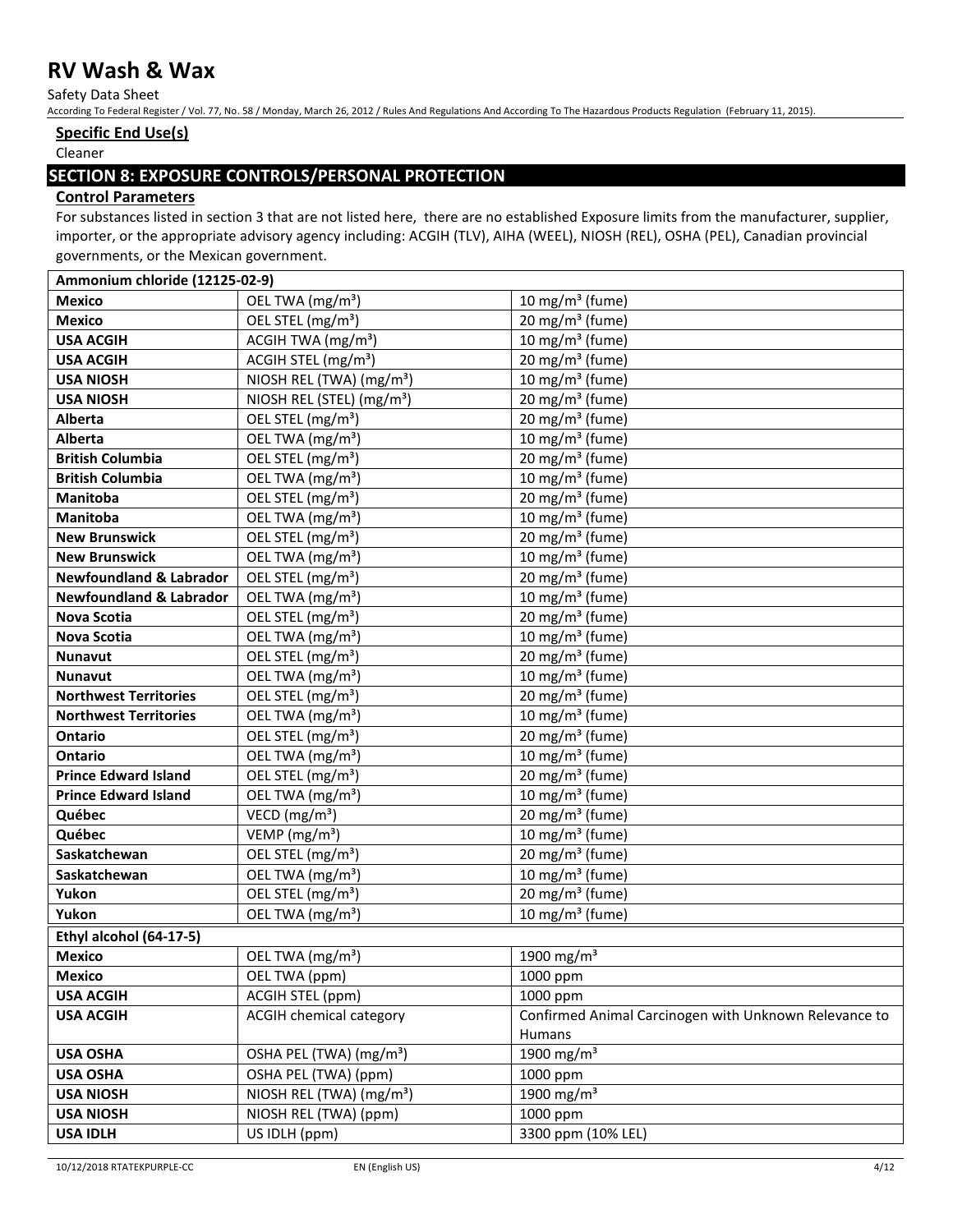Safety Data Sheet

According To Federal Register / Vol. 77, No. 58 / Monday, March 26, 2012 / Rules And Regulations And According To The Hazardous Products Regulation (February 11, 2015).

| <b>Alberta</b>                      | OEL TWA (mg/m <sup>3</sup> )  | 1880 mg/m <sup>3</sup>                         |
|-------------------------------------|-------------------------------|------------------------------------------------|
| <b>Alberta</b>                      | OEL TWA (ppm)                 | 1000 ppm                                       |
| <b>British Columbia</b>             | OEL STEL (ppm)                | 1000 ppm                                       |
| <b>Manitoba</b>                     | OEL STEL (ppm)                | 1000 ppm                                       |
| <b>New Brunswick</b>                | OEL TWA (mg/m <sup>3</sup> )  | 1880 mg/m <sup>3</sup>                         |
| <b>New Brunswick</b>                | OEL TWA (ppm)                 | 1000 ppm                                       |
| <b>Newfoundland &amp; Labrador</b>  | OEL STEL (ppm)                | 1000 ppm                                       |
| <b>Nova Scotia</b>                  | OEL STEL (ppm)                | 1000 ppm                                       |
| <b>Nunavut</b>                      | OEL STEL (ppm)                | 1250 ppm                                       |
| <b>Nunavut</b>                      | OEL TWA (ppm)                 | 1000 ppm                                       |
| <b>Northwest Territories</b>        | OEL STEL (ppm)                | 1250 ppm                                       |
| <b>Northwest Territories</b>        | OEL TWA (ppm)                 | 1000 ppm                                       |
| Ontario                             | OEL STEL (ppm)                | 1000 ppm                                       |
| <b>Prince Edward Island</b>         | OEL STEL (ppm)                | 1000 ppm                                       |
| Québec                              | VEMP ( $mg/m3$ )              | 1880 mg/m <sup>3</sup>                         |
| Québec                              | VEMP (ppm)                    | 1000 ppm                                       |
| Saskatchewan                        | OEL STEL (ppm)                | 1250 ppm                                       |
| Saskatchewan                        | OEL TWA (ppm)                 | 1000 ppm                                       |
| Yukon                               | OEL STEL (mg/m <sup>3</sup> ) | 1900 mg/m <sup>3</sup>                         |
| Yukon                               | OEL STEL (ppm)                | 1000 ppm                                       |
| Yukon                               | OEL TWA (mg/m <sup>3</sup> )  | 1900 mg/m <sup>3</sup>                         |
| Yukon                               | OEL TWA (ppm)                 | 1000 ppm                                       |
| Polytetrafluoroethylene (9002-84-0) |                               |                                                |
| Québec                              | VEMP ( $mg/m3$ )              | 2.5 mg/m <sup>3</sup> (decomposition products) |

### **Exposure Controls**

 **Appropriate Engineering Controls:** Emergency eye wash fountains and safety showers should be available in the immediate vicinity of any potential exposure. Ensure adequate ventilation, especially in confined areas. Ensure all national/local regulations are observed.

 **Personal Protective Equipment:** Gloves. Protective clothing. Protective goggles.



 **Materials for Protective Clothing:** Chemically resistant materials and fabrics.

**Hand Protection:** Wear protective gloves.

 **Eye and Face Protection:** Chemical safety goggles.

 **Skin and Body Protection:** Wear suitable protective clothing.

**Respiratory Protection:** In case of insufficient ventilation, wear suitable respiratory equipment.

 **Environmental Exposure Controls:** Avoid release to the environment.

**Other Information:** When using, do not eat, drink or smoke.

### **SECTION 9: PHYSICAL AND CHEMICAL PROPERTIES**

| <b>Information on Basic Physical and Chemical Properties</b> |   |                |
|--------------------------------------------------------------|---|----------------|
| <b>Physical State</b>                                        |   | Liquid         |
| Appearance                                                   | : | Purple         |
| Odor                                                         |   | Characteristic |
| <b>Odor Threshold</b>                                        |   | Not available  |
| рH                                                           |   | 6.5            |
| <b>Evaporation Rate</b>                                      |   | Not available  |
| <b>Melting Point</b>                                         |   | Not available  |
| <b>Freezing Point</b>                                        |   | Not available  |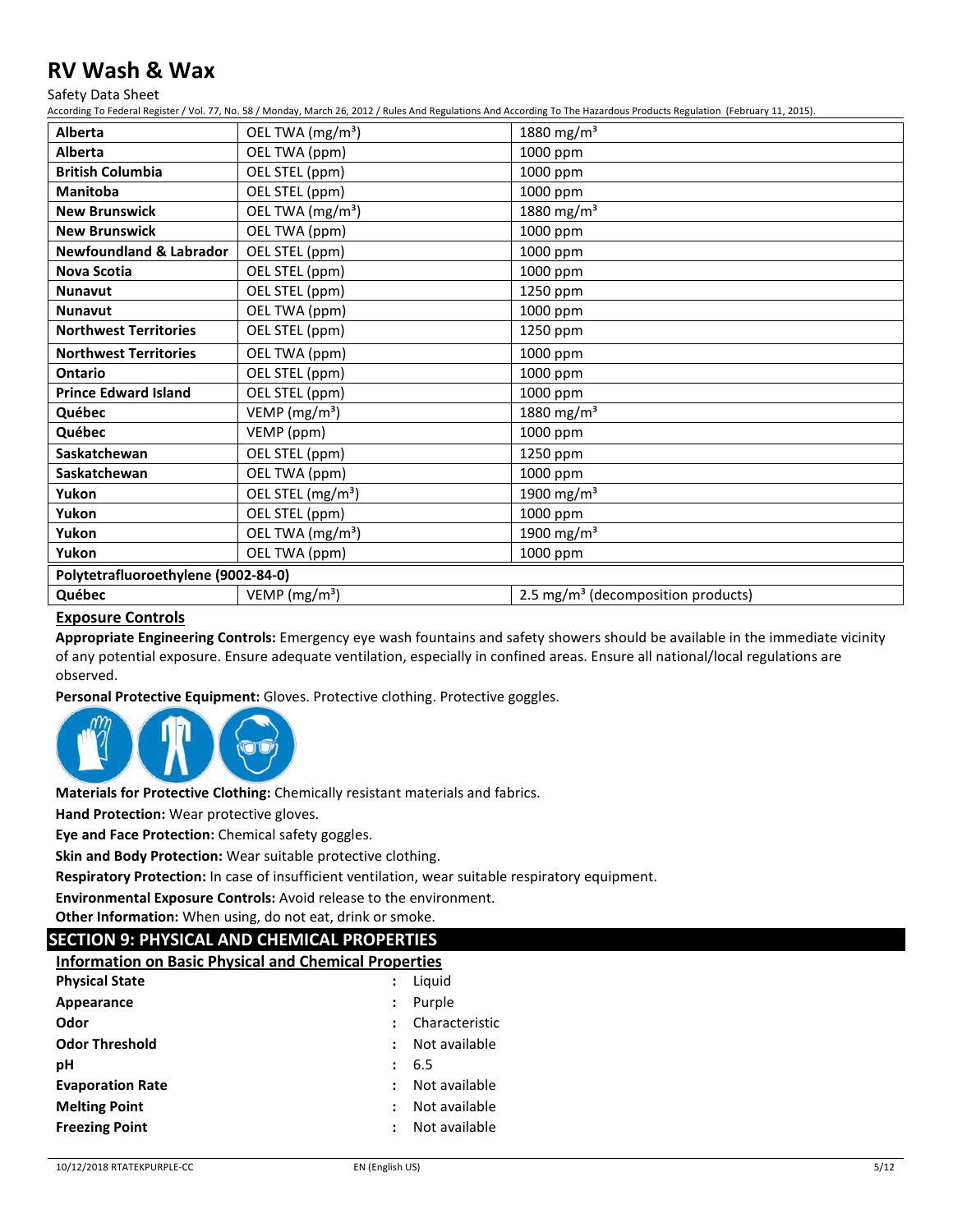Safety Data Sheet

According To Federal Register / Vol. 77, No. 58 / Monday, March 26, 2012 / Rules And Regulations And According To The Hazardous Products Regulation (February 11, 2015).

| <b>Boiling Point</b>                          | ÷                    | 100 °C (212 °F)          |
|-----------------------------------------------|----------------------|--------------------------|
| <b>Flash Point</b>                            | $\ddot{\phantom{a}}$ | $>$ 100 °C ( $>$ 212 °F) |
| <b>Auto-ignition Temperature</b>              | :                    | Not available            |
| <b>Decomposition Temperature</b>              | $\ddot{\phantom{a}}$ | Not available            |
| Flammability (solid, gas)                     | $\ddot{\cdot}$       | Not applicable           |
| Lower Flammable Limit                         | $\ddot{\cdot}$       | Not available            |
| Upper Flammable Limit                         | $\ddot{\cdot}$       | Not available            |
| <b>Vapor Pressure</b>                         | $\ddot{\cdot}$       | Not available            |
| <b>Relative Vapor Density at 20°C</b>         | $\ddot{\cdot}$       | Not available            |
| <b>Relative Density</b>                       | $\ddot{\cdot}$       | Not available            |
| <b>Specific Gravity</b>                       | :                    | 1.02                     |
| Solubility                                    | $\ddot{\cdot}$       | Water: Soluble           |
| <b>Partition Coefficient: N-Octanol/Water</b> | $\ddot{\cdot}$       | Not available            |
| <b>Viscosity</b>                              | $\ddot{\phantom{a}}$ | Not available            |

### **SECTION 10: STABILITY AND REACTIVITY**

 **Reactivity:** Hazardous reactions will not occur under normal conditions. May react with alkalis to release ammonia. May react with acids to release hydrogen chloride.

**Chemical Stability:** Stable under recommended handling and storage conditions (see section 7).

**Possibility of Hazardous Reactions: Possibility of Hazardous Reactions:** Hazardous polymerization will not occur.

 **Conditions to Avoid:** Direct sunlight, extremely high or low temperatures, and incompatible materials.

 **Incompatible Materials:** Strong acids, strong bases, strong oxidizers. Alkalis. Nitrates. Aluminium (at high temperatures). Acid chlorides. Acid anhydrides.

 **Hazardous Decomposition Products:** None expected under normal conditions of use. Thermal decomposition generates: Carbon oxides (CO, CO2). Hydrogen chloride. Ammonia. Irritating fumes.

### **SECTION 11: TOXICOLOGICAL INFORMATION**

 **Information on Toxicological Effects - Product LD50 and LC50 Data:** Not available  **Acute Toxicity (Oral):** Not classified  **Acute Toxicity (Dermal):** Not classified  **Acute Toxicity (Inhalation):** Not classified

**Skin Corrosion/Irritation:** Not classified

**pH:** 6.5

**Eye Damage/Irritation:** Causes serious eye irritation.

**pH:** 6.5

 **Respiratory or Skin Sensitization:** Not classified

 **Germ Cell Mutagenicity:** Not classified

**Carcinogenicity:** Not classified

 **Specific Target Organ Toxicity (Repeated Exposure):** Not classified

**Reproductive Toxicity:** Not classified

 **Specific Target Organ Toxicity (Single Exposure):** Not classified

**Aspiration Hazard:** Not classified

 **Symptoms/Injuries After Inhalation:** Prolonged exposure may cause irritation.

 **Symptoms/Injuries After Skin Contact:** Prolonged exposure may cause skin irritation. May cause an allergic reaction in sensitive individuals.

 **Symptoms/Injuries After Eye Contact:** Contact causes severe irritation with redness and swelling of the conjunctiva.

 **Symptoms/Injuries After Ingestion:** Ingestion may cause adverse effects.

**Chronic Symptoms:** None known.

### **Information on Toxicological Effects - Ingredient(s)**

LD50 and LC50 Data:

 **LD50 and LC50 Data: Ammonium chloride (12125-02-9)**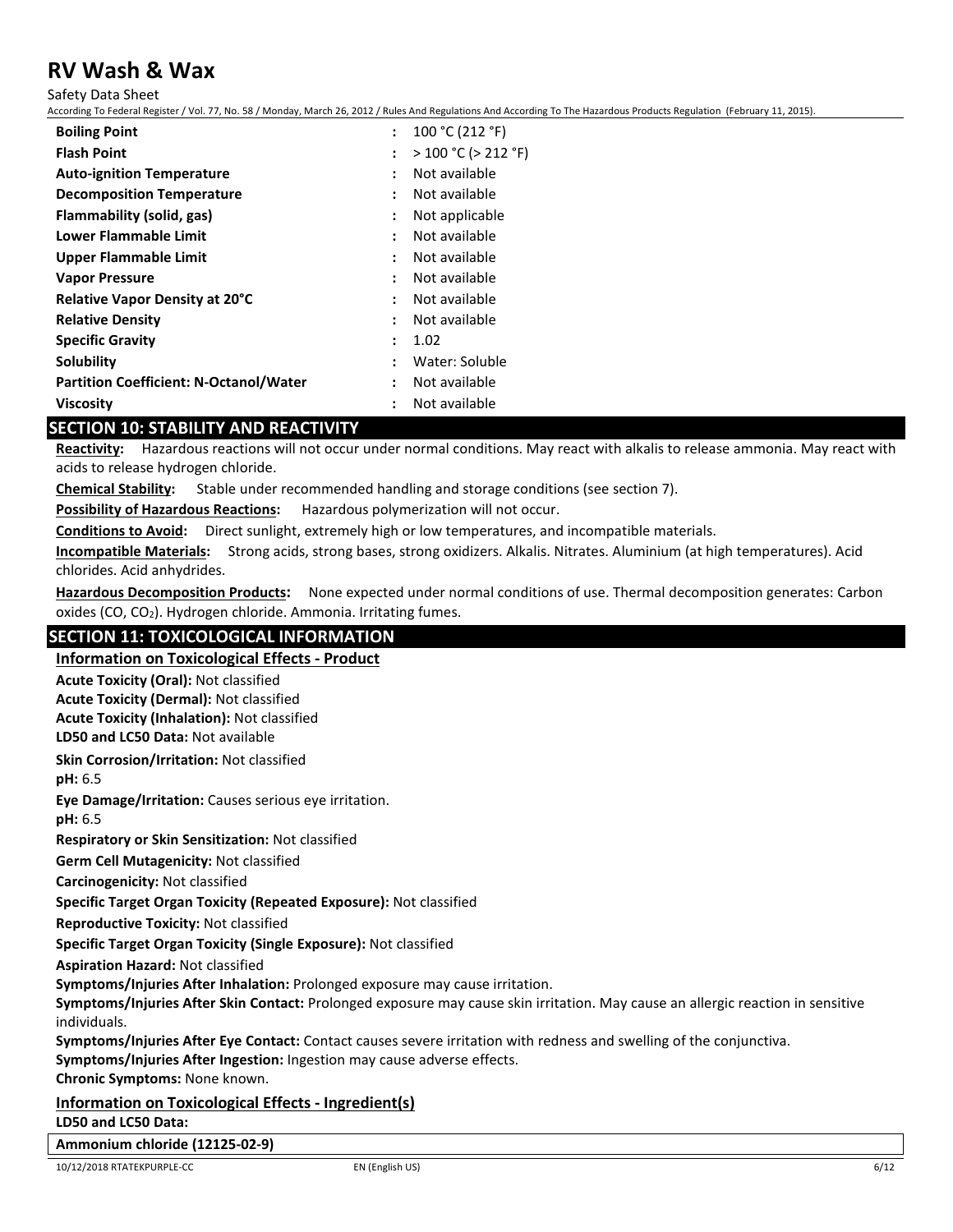Safety Data Sheet

According To Federal Register / Vol. 77, No. 58 / Monday, March 26, 2012 / Rules And Regulations And According To The Hazardous Products Regulation (February 11, 2015).

| LD50 Oral Rat                                                                                                                      | 1650 mg/kg                                                                                                              |  |
|------------------------------------------------------------------------------------------------------------------------------------|-------------------------------------------------------------------------------------------------------------------------|--|
| Sodium lauryl sulfate (151-21-3)                                                                                                   |                                                                                                                         |  |
| LD50 Oral Rat                                                                                                                      | 1288 mg/kg                                                                                                              |  |
| <b>LD50 Dermal Rat</b>                                                                                                             | > 2000 mg/kg                                                                                                            |  |
| <b>LC50 Inhalation Rat</b>                                                                                                         | > 3900 mg/m <sup>3</sup> (Exposure time: 1 h)                                                                           |  |
| Poly(oxy-1,2-ethanediyl), .alpha.-sulfo-.omega.-(dodecyloxy)-, sodium salt (9004-82-4)                                             |                                                                                                                         |  |
| LD50 Oral Rat                                                                                                                      | 1600 mg/kg                                                                                                              |  |
|                                                                                                                                    | 1-Propanaminium, 3-amino-N-(carboxymethyl)-N,N-dimethyl-, N-coco acyl derivatives, hydroxides, inner salts (61789-40-0) |  |
| LD50 Oral Rat                                                                                                                      | $>10000$ mg/kg                                                                                                          |  |
| <b>LD50 Dermal Rabbit</b>                                                                                                          | > 2000 mg/kg                                                                                                            |  |
| Ethyl alcohol (64-17-5)                                                                                                            |                                                                                                                         |  |
| LD50 Oral Rat                                                                                                                      | 10470 mg/kg                                                                                                             |  |
| <b>LD50 Dermal Rat</b>                                                                                                             | 20 ml/kg                                                                                                                |  |
| <b>LC50 Inhalation Rat</b>                                                                                                         | 124.7 mg/l/4h                                                                                                           |  |
| Poly(oxy-1,2-ethanediyl), .alpha.-[3-[1,3,3,3-tetramethyl-1-[(trimethylsilyl)oxy]disiloxanyl]propyl]-.omega.-hydroxy- (67674-67-3) |                                                                                                                         |  |
| ATE US/CA (dust, mist)                                                                                                             | 1.50 mg/l/4h                                                                                                            |  |
| Ethyl alcohol (64-17-5)                                                                                                            |                                                                                                                         |  |
| <b>IARC Group</b>                                                                                                                  | $\mathbf{1}$                                                                                                            |  |
| <b>OSHA Hazard Communication Carcinogen List</b>                                                                                   | In OSHA Hazard Communication Carcinogen list.                                                                           |  |
| Polytetrafluoroethylene (9002-84-0)                                                                                                |                                                                                                                         |  |
| <b>IARC Group</b>                                                                                                                  | 3                                                                                                                       |  |
| $\sim$ $\sim$ $\sim$ $\sim$ $\sim$                                                                                                 |                                                                                                                         |  |

### **SECTION 12: ECOLOGICAL INFORMATION**

**Toxicity** 

**Toxicity**<br>**Ecology - General:** Harmful to aquatic life.

| Ammonium chloride (12125-02-9)                                                                                          |                                                                                   |  |
|-------------------------------------------------------------------------------------------------------------------------|-----------------------------------------------------------------------------------|--|
| LC50 Fish 1                                                                                                             | 209 mg/l (Exposure time: 96 h - Species: Cyprinus carpio [static])                |  |
| EC50 Daphnia 1                                                                                                          | $161$ mg/l                                                                        |  |
| LC50 Fish 2                                                                                                             | 42.91 mg/l (Exposure time: 96 h - Species: Oncorhynchus mykiss)                   |  |
| <b>NOEC Chronic Fish</b>                                                                                                | $8$ mg/l                                                                          |  |
| <b>NOEC Chronic Crustacea</b>                                                                                           | 14.6 mg/l                                                                         |  |
| Sodium lauryl sulfate (151-21-3)                                                                                        |                                                                                   |  |
| LC50 Fish 1                                                                                                             | 8 (8 - 12.5) mg/l (Exposure time: 96 h - Species: Pimephales promelas [static])   |  |
| EC50 Daphnia 1                                                                                                          | 1.8 mg/l (Exposure time: 48 h - Species: Daphnia magna)                           |  |
| LC50 Fish 2                                                                                                             | 15 (15 - 18.9) mg/l (Exposure time: 96 h - Species: Pimephales promelas [static]) |  |
| <b>NOEC Chronic Crustacea</b>                                                                                           | $0.88$ mg/l                                                                       |  |
| Poly(oxy-1,2-ethanediyl), .alpha.-sulfo-.omega.-(dodecyloxy)-, sodium salt (9004-82-4)                                  |                                                                                   |  |
| <b>EC50 Other Aquatic Organisms 1</b>                                                                                   | 3.12 (2.43 - 4.01) mg/l (Species Ceriodaphnia, exposure time: 48 hr)              |  |
| <b>NOEC Chronic Fish</b>                                                                                                | 20 mg/l 20 - 30                                                                   |  |
| <b>NOEC Chronic Crustacea</b>                                                                                           | $0.3 - 6.3$ mg/l                                                                  |  |
| <b>NOEC Chronic Algae</b>                                                                                               | $0.35$ mg/l $0.35 - 0.9$                                                          |  |
| 1-Propanaminium, 3-amino-N-(carboxymethyl)-N,N-dimethyl-, N-coco acyl derivatives, hydroxides, inner salts (61789-40-0) |                                                                                   |  |
| LC50 Fish 1                                                                                                             | 1 (1 - 10) mg/l (Exposure time: 96 h - Species: Brachydanio rerio)                |  |
| EC50 Daphnia 1                                                                                                          | 6.5 mg/l (Exposure time: 48 h - Species: Daphnia magna)                           |  |
| <b>EC50 Other Aquatic Organisms 1</b>                                                                                   | 1 (1 - 10) mg/l (Exposure time: 72 h - Species: Desmodesmus subspicatus)          |  |
| LC50 Fish 2                                                                                                             | 2 mg/l (Exposure time: 96 h - Species: Brachydanio rerio [semi-static])           |  |
| ErC50 (algae)                                                                                                           | $1.3$ mg/l                                                                        |  |
| <b>NOEC Chronic Algae</b>                                                                                               | $0.09$ mg/l                                                                       |  |
| Ethyl alcohol (64-17-5)                                                                                                 |                                                                                   |  |
| LC50 Fish 1                                                                                                             | 11200 mg/l                                                                        |  |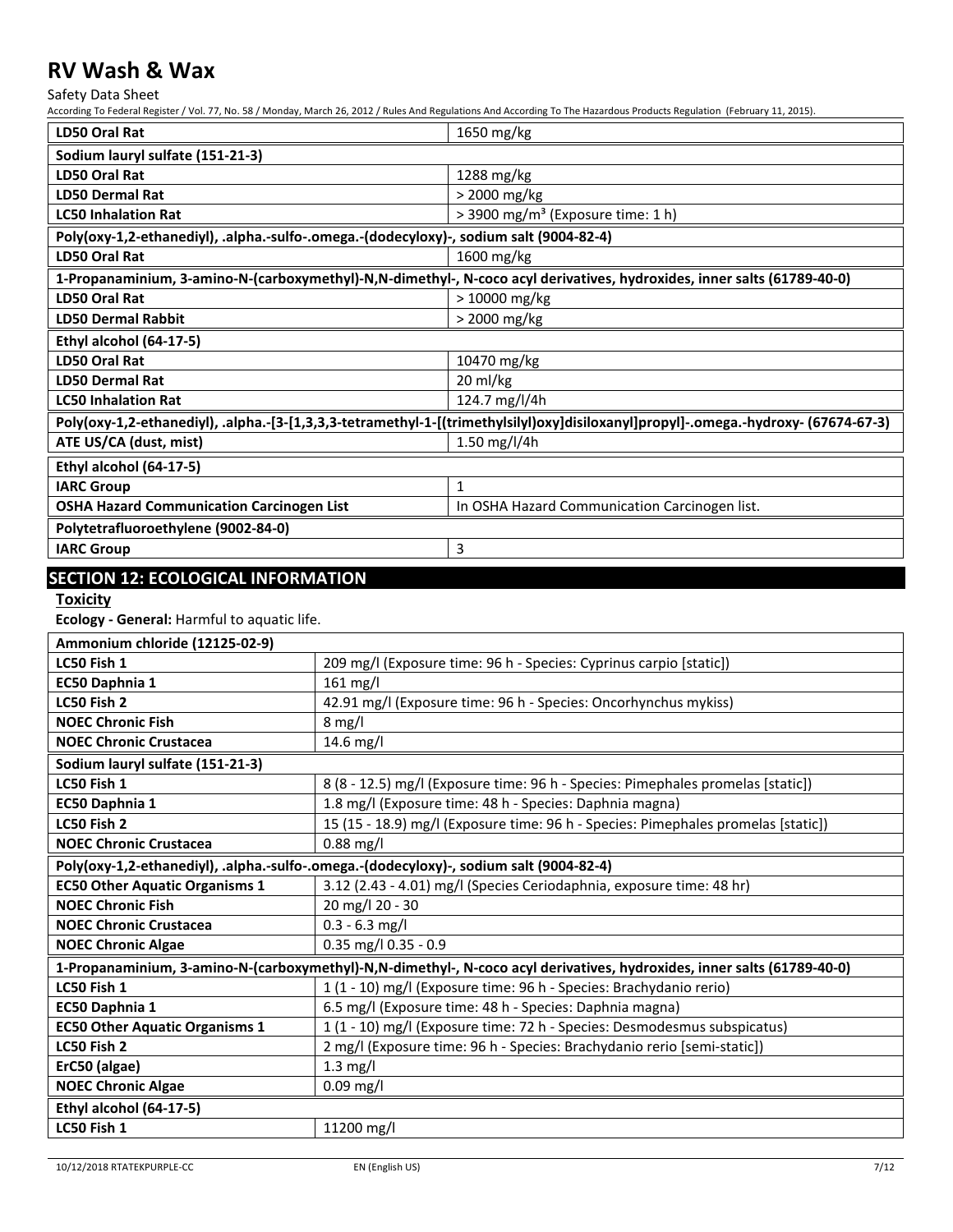Safety Data Sheet

According To Federal Register / Vol. 77, No. 58 / Monday, March 26, 2012 / Rules And Regulations And According To The Hazardous Products Regulation (February 11, 2015).

| EC50 Daphnia 1                | 9268 - 14221 mg/l (Exposure time: 48 h - Species: Daphnia magna)         |
|-------------------------------|--------------------------------------------------------------------------|
| <b>LC50 Fish 2</b>            | > 100 mg/l (Exposure time: 96 h - Species: Pimephales promelas [static]) |
| ErC50 (algae)                 | $1000 \,\mathrm{mg/l}$                                                   |
| <b>NOEC Chronic Crustacea</b> | 9.6 mg/l                                                                 |

#### **Persistence and Degradability**

| <b>Boat Wash &amp; Wax</b>           |                           |
|--------------------------------------|---------------------------|
| <b>Persistence and Degradability</b> | Not established.          |
| <b>Bioaccumulative Potential</b>     |                           |
| Boat Wash & Wax                      |                           |
| <b>Bioaccumulative Potential</b>     | Not established.          |
| Sodium lauryl sulfate (151-21-3)     |                           |
| <b>BCF Fish 1</b>                    | (will not bioconcentrate) |
| Log Pow                              | 1.6                       |
| Ethyl alcohol (64-17-5)              |                           |
| Log Pow                              | $-0.32$                   |
| Mobility in Soil                     |                           |

#### **Mobility in Soil**

 **1-Propanaminium, 3-amino-N-(carboxymethyl)-N,N-dimethyl-, N-coco acyl derivatives, hydroxides, inner salts (61789-40-0) Log Koc** 2.8

#### **Other Adverse Effects**

**Other Information:** Avoid release to the environment.

### **SECTION 13: DISPOSAL CONSIDERATIONS**

 **Waste Disposal Recommendations:** Dispose of contents/container in accordance with local, regional, national, territorial, provincial, and international regulations.

**Additional Information:** Container may remain hazardous when empty. Continue to observe all precautions.

 **Ecology - Waste Materials:** Avoid release to the environment. This material is hazardous to the aquatic environment. Keep out of sewers and waterways.

### **SECTION 14: TRANSPORT INFORMATION**

 The shipping description(s) stated herein were prepared in accordance with certain assumptions at the time the SDS was authored, and can vary based on a number of variables that may or may not have been known at the time the SDS was issued.

| In Accordance with DOT | Not regulated for transport |
|------------------------|-----------------------------|
|                        |                             |

In Accordance with IMDG Not regulated for transport

In Accordance with IATA Not regulated for transport

**In Accordance with TDG** Not regulated for transport

### **SECTION 15: REGULATORY INFORMATION**

### **US Federal Regulations**

| <b>Boat Wash &amp; Wax</b>                                                                                              |                                                                   |  |  |  |
|-------------------------------------------------------------------------------------------------------------------------|-------------------------------------------------------------------|--|--|--|
| <b>SARA Section 311/312 Hazard Classes</b>                                                                              | Health hazard - Serious eye damage or eye irritation              |  |  |  |
| Ammonium chloride (12125-02-9)                                                                                          |                                                                   |  |  |  |
| Listed on the United States TSCA (Toxic Substances Control Act) inventory                                               |                                                                   |  |  |  |
| <b>CERCLA RO</b>                                                                                                        | 5000 lb                                                           |  |  |  |
| Sodium lauryl sulfate (151-21-3)                                                                                        |                                                                   |  |  |  |
| Listed on the United States TSCA (Toxic Substances Control Act) inventory                                               |                                                                   |  |  |  |
| Poly(oxy-1,2-ethanediyl), .alpha.-sulfo-.omega.-(dodecyloxy)-, sodium salt (9004-82-4)                                  |                                                                   |  |  |  |
| Listed on the United States TSCA (Toxic Substances Control Act) inventory                                               |                                                                   |  |  |  |
| <b>EPA TSCA Regulatory Flag</b>                                                                                         | XU - XU - indicates a substance exempt from reporting under       |  |  |  |
|                                                                                                                         | Chemical Data Reporting Rule (formerly the Inventory Update       |  |  |  |
|                                                                                                                         | Reporting Rule), i.e, Partial Updating of the TSCA Inventory Data |  |  |  |
|                                                                                                                         | Base Production and Site Reports (40 CFR 711).                    |  |  |  |
| 1-Propanaminium, 3-amino-N-(carboxymethyl)-N,N-dimethyl-, N-coco acyl derivatives, hydroxides, inner salts (61789-40-0) |                                                                   |  |  |  |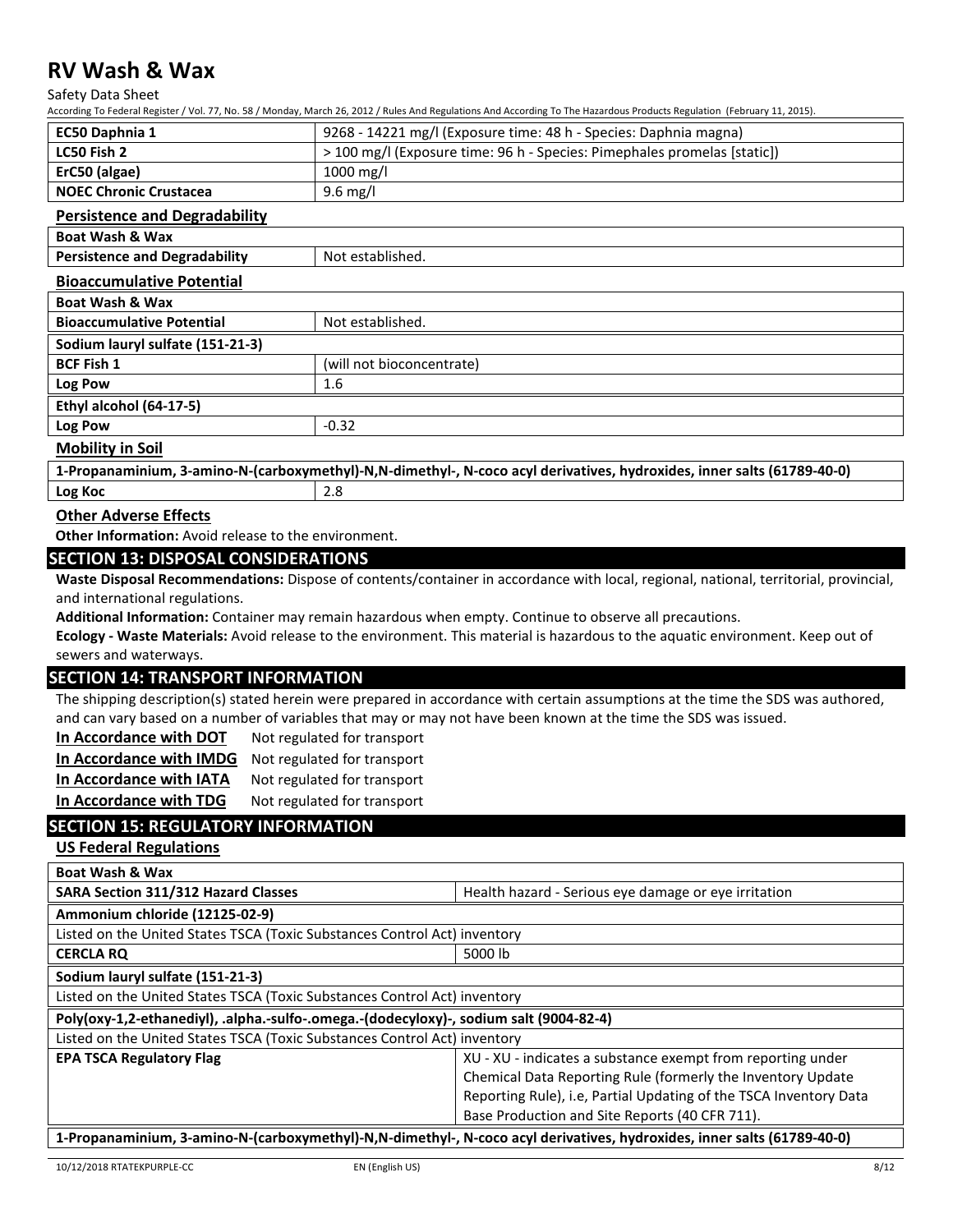Safety Data Sheet

According To Federal Register / Vol. 77, No. 58 / Monday, March 26, 2012 / Rules And Regulations And According To The Hazardous Products Regulation (February 11, 2015).

Listed on the United States TSCA (Toxic Substances Control Act) inventory

| Listed on the United States TSCA (Toxic Substances Control Act) inventory                                          |                                                                                                                                    |  |  |  |
|--------------------------------------------------------------------------------------------------------------------|------------------------------------------------------------------------------------------------------------------------------------|--|--|--|
| Ethyl alcohol (64-17-5)                                                                                            |                                                                                                                                    |  |  |  |
| Listed on the United States TSCA (Toxic Substances Control Act) inventory                                          |                                                                                                                                    |  |  |  |
|                                                                                                                    | Poly(oxy-1,2-ethanediyl), .alpha.-[3-[1,3,3,3-tetramethyl-1-[(trimethylsilyl)oxy]disiloxanyl]propyl]-.omega.-hydroxy- (67674-67-3) |  |  |  |
| Listed on the United States TSCA (Toxic Substances Control Act) inventory                                          |                                                                                                                                    |  |  |  |
| <b>EPA TSCA Regulatory Flag</b>                                                                                    | XU - XU - indicates a substance exempt from reporting under                                                                        |  |  |  |
|                                                                                                                    | Chemical Data Reporting Rule (formerly the Inventory Update                                                                        |  |  |  |
|                                                                                                                    | Reporting Rule), i.e, Partial Updating of the TSCA Inventory Data                                                                  |  |  |  |
|                                                                                                                    | Base Production and Site Reports (40 CFR 711).                                                                                     |  |  |  |
| Polytetrafluoroethylene (9002-84-0)                                                                                |                                                                                                                                    |  |  |  |
| Listed on the United States TSCA (Toxic Substances Control Act) inventory                                          |                                                                                                                                    |  |  |  |
| <b>EPA TSCA Regulatory Flag</b>                                                                                    | XU - XU - indicates a substance exempt from reporting under                                                                        |  |  |  |
|                                                                                                                    | Chemical Data Reporting Rule (formerly the Inventory Update                                                                        |  |  |  |
|                                                                                                                    | Reporting Rule), i.e, Partial Updating of the TSCA Inventory Data                                                                  |  |  |  |
|                                                                                                                    | Base Production and Site Reports (40 CFR 711).                                                                                     |  |  |  |
| <b>US State Regulations</b>                                                                                        |                                                                                                                                    |  |  |  |
| Ammonium chloride (12125-02-9)                                                                                     |                                                                                                                                    |  |  |  |
| U.S. - Connecticut - Hazardous Air Pollutants - HLVs (30 min)                                                      |                                                                                                                                    |  |  |  |
| U.S. - Connecticut - Hazardous Air Pollutants - HLVs (8 hr)                                                        |                                                                                                                                    |  |  |  |
| U.S. - Delaware - Pollutant Discharge Requirements - Reportable Quantities                                         |                                                                                                                                    |  |  |  |
| U.S. - Idaho - Non-Carcinogenic Toxic Air Pollutants - Acceptable Ambient Concentrations                           |                                                                                                                                    |  |  |  |
| U.S. - Idaho - Non-Carcinogenic Toxic Air Pollutants - Emission Levels (ELs)                                       |                                                                                                                                    |  |  |  |
| U.S. - Massachusetts - Oil & Hazardous Material List - Groundwater Reportable Concentration - Reporting Category 1 |                                                                                                                                    |  |  |  |
| U.S. - Massachusetts - Oil & Hazardous Material List - Groundwater Reportable Concentration - Reporting Category 2 |                                                                                                                                    |  |  |  |
| U.S. - Massachusetts - Oil & Hazardous Material List - Reportable Quantity                                         |                                                                                                                                    |  |  |  |
| U.S. - Massachusetts - Oil & Hazardous Material List - Soil Reportable Concentration - Reporting Category 1        |                                                                                                                                    |  |  |  |
| U.S. - Massachusetts - Oil & Hazardous Material List - Soil Reportable Concentration - Reporting Category 2        |                                                                                                                                    |  |  |  |
| RTK - U.S. - Massachusetts - Right To Know List                                                                    |                                                                                                                                    |  |  |  |
| U.S. - Massachusetts - Toxics Use Reduction Act                                                                    |                                                                                                                                    |  |  |  |
| U.S. - Michigan - Occupational Exposure Limits - STELs                                                             |                                                                                                                                    |  |  |  |
| U.S. - Michigan - Occupational Exposure Limits - TWAs                                                              |                                                                                                                                    |  |  |  |
| U.S. - Michigan - Polluting Materials List                                                                         |                                                                                                                                    |  |  |  |
| U.S. - Minnesota - Hazardous Substance List                                                                        |                                                                                                                                    |  |  |  |
| U.S. - Minnesota - Permissible Exposure Limits - STELs                                                             |                                                                                                                                    |  |  |  |
| U.S. - Minnesota - Permissible Exposure Limits - TWAs                                                              |                                                                                                                                    |  |  |  |
| U.S. - New Jersey - Discharge Prevention - List of Hazardous Substances                                            |                                                                                                                                    |  |  |  |
| RTK - U.S. - New Jersey - Right to Know Hazardous Substance List                                                   |                                                                                                                                    |  |  |  |
| U.S. - New York - Occupational Exposure Limits - TWAs                                                              |                                                                                                                                    |  |  |  |
| U.S. - New York - Reporting of Releases Part 597 - List of Hazardous Substances                                    |                                                                                                                                    |  |  |  |
| U.S. - North Dakota - Air Pollutants - Guideline Concentrations - 1-Hour                                           |                                                                                                                                    |  |  |  |
| U.S. - North Dakota - Air Pollutants - Guideline Concentrations - 8-Hour                                           |                                                                                                                                    |  |  |  |
| U.S. - Oregon - Permissible Exposure Limits - TWAs                                                                 |                                                                                                                                    |  |  |  |
| RTK - U.S. - Pennsylvania - RTK (Right to Know) - Environmental Hazard List                                        |                                                                                                                                    |  |  |  |
| RTK - U.S. - Pennsylvania - RTK (Right to Know) List                                                               |                                                                                                                                    |  |  |  |
| U.S. - South Carolina - Toxic Air Pollutants - Maximum Allowable Concentrations                                    |                                                                                                                                    |  |  |  |
| U.S. - South Carolina - Toxic Air Pollutants - Pollutant Categories                                                |                                                                                                                                    |  |  |  |
| U.S. - Tennessee - Occupational Exposure Limits - STELs                                                            |                                                                                                                                    |  |  |  |
| U.S. - Tennessee - Occupational Exposure Limits - TWAs<br>U.S. - Texas - Effects Screening Levels - Long Term      |                                                                                                                                    |  |  |  |
| U.S. - Texas - Effects Screening Levels - Short Term                                                               |                                                                                                                                    |  |  |  |
| U.S. - Vermont - Permissible Exposure Limits - STELs                                                               |                                                                                                                                    |  |  |  |
| U.S. - Vermont - Permissible Exposure Limits - TWAs                                                                |                                                                                                                                    |  |  |  |
| U.S. - Washington - Permissible Exposure Limits - STELs                                                            |                                                                                                                                    |  |  |  |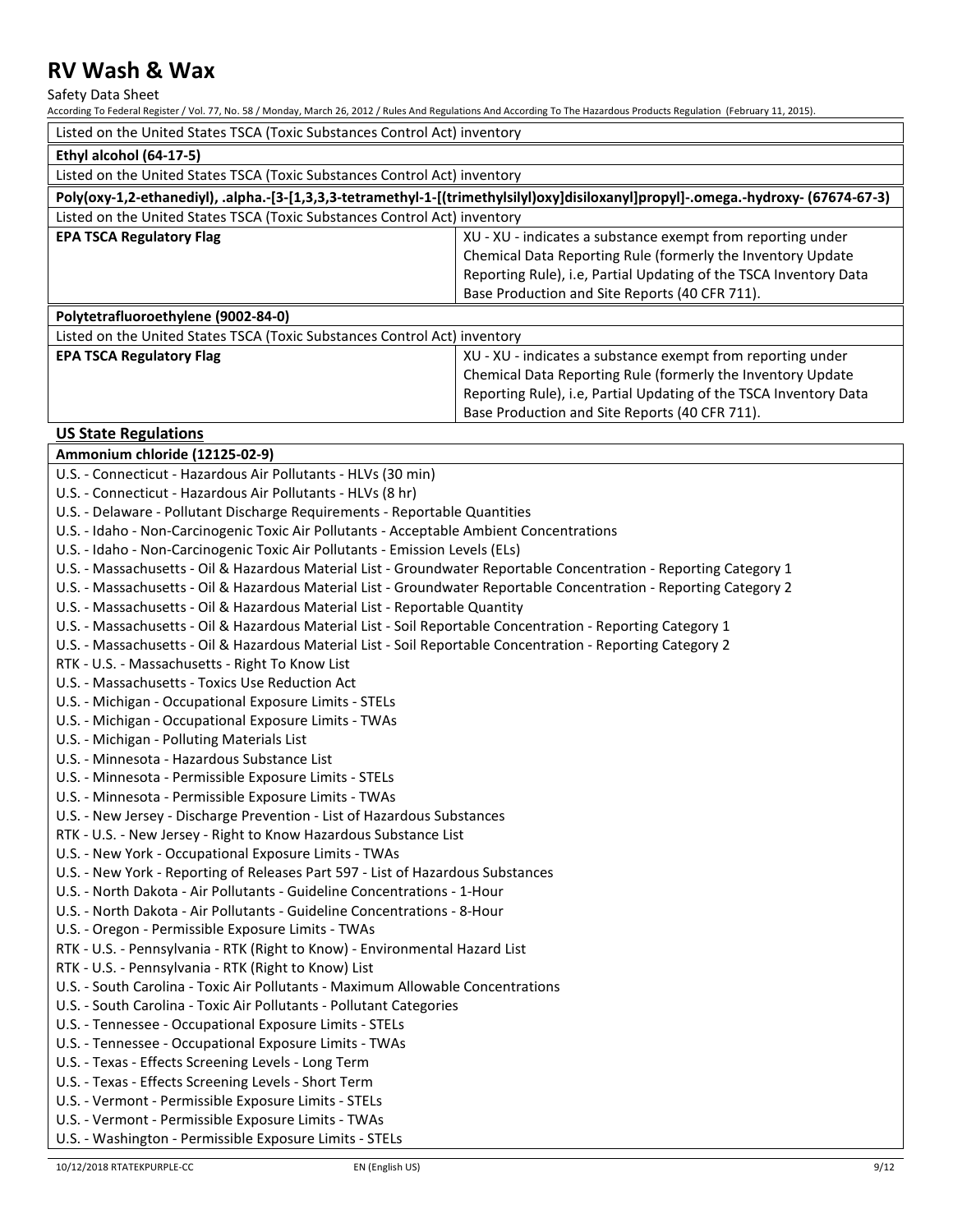Safety Data Sheet

According To Federal Register / Vol. 77, No. 58 / Monday, March 26, 2012 / Rules And Regulations And According To The Hazardous Products Regulation (February 11, 2015).

U.S. - Washington - Permissible Exposure Limits - TWAs

#### **Sodium lauryl sulfate (151-21-3)**

U.S. - Texas - Effects Screening Levels - Long Term

U.S. - Texas - Effects Screening Levels - Short Term

#### **Poly(oxy-1,2-ethanediyl), .alpha.-sulfo-.omega.-(dodecyloxy)-, sodium salt (9004-82-4)**

U.S. - Texas - Effects Screening Levels - Long Term

U.S. - Texas - Effects Screening Levels - Short Term

 **1-Propanaminium, 3-amino-N-(carboxymethyl)-N,N-dimethyl-, N-coco acyl derivatives, hydroxides, inner salts (61789-40-0)** 

U.S. - Texas - Effects Screening Levels - Long Term

U.S. - Texas - Effects Screening Levels - Short Term

#### **Ethyl alcohol (64-17-5)**

U.S. - Connecticut - Hazardous Air Pollutants - HLVs (30 min)

U.S. - Connecticut - Hazardous Air Pollutants - HLVs (8 hr)

U.S. - Idaho - Non-Carcinogenic Toxic Air Pollutants - Acceptable Ambient Concentrations

U.S. - Idaho - Non-Carcinogenic Toxic Air Pollutants - Emission Levels (ELs)

- U.S. Idaho Occupational Exposure Limits TWAs
- U.S. Illinois Toxic Air Contaminant Carcinogens
- U.S. Maine Chemicals of High Concern

U.S. - Massachusetts - Allowable Ambient Limits (AALs)

- U.S. Massachusetts Allowable Threshold Concentrations (ATCs)
- U.S. Massachusetts Oil & Hazardous Material List Reportable Quantity

RTK - U.S. - Massachusetts - Right To Know List

U.S. - Massachusetts - Threshold Effects Exposure Limits (TELs)

- U.S. Michigan Occupational Exposure Limits TWAs
- U.S. Minnesota Chemicals of High Concern

U.S. - Minnesota - Hazardous Substance List

U.S. - Minnesota - Permissible Exposure Limits - TWAs

U.S. - New Hampshire - Regulated Toxic Air Pollutants - Ambient Air Levels (AALs) - 24-Hour

U.S. - New Hampshire - Regulated Toxic Air Pollutants - Ambient Air Levels (AALs) - Annual

RTK - U.S. - New Jersey - Right to Know Hazardous Substance List

U.S. - New Jersey - Special Health Hazards Substances List

- U.S. New York Occupational Exposure Limits TWAs
- U.S. North Dakota Air Pollutants Guideline Concentrations 1-Hour
- U.S. Oregon Permissible Exposure Limits TWAs
- RTK U.S. Pennsylvania RTK (Right to Know) List
- U.S. Tennessee Occupational Exposure Limits TWAs
- U.S. Texas City of Austin Aerosol Paint and Glue Restrictions
- U.S. Texas Effects Screening Levels Long Term
- U.S. Texas Effects Screening Levels Short Term
- U.S. Vermont Permissible Exposure Limits TWAs
- U.S. Washington Permissible Exposure Limits STELs
- U.S. Washington Permissible Exposure Limits TWAs

- **Polytetrafluoroethylene (9002-84-0)**
- RTK U.S. Pennsylvania RTK (Right to Know) List
- U.S. Texas Effects Screening Levels Long Term
- U.S. Texas Effects Screening Levels Short Term

### **Canadian Regulations**

### **Ammonium chloride (12125-02-9)**

Listed on the Canadian DSL (Domestic Substances List)

#### **Sodium lauryl sulfate (151-21-3)**

Listed on the Canadian DSL (Domestic Substances List)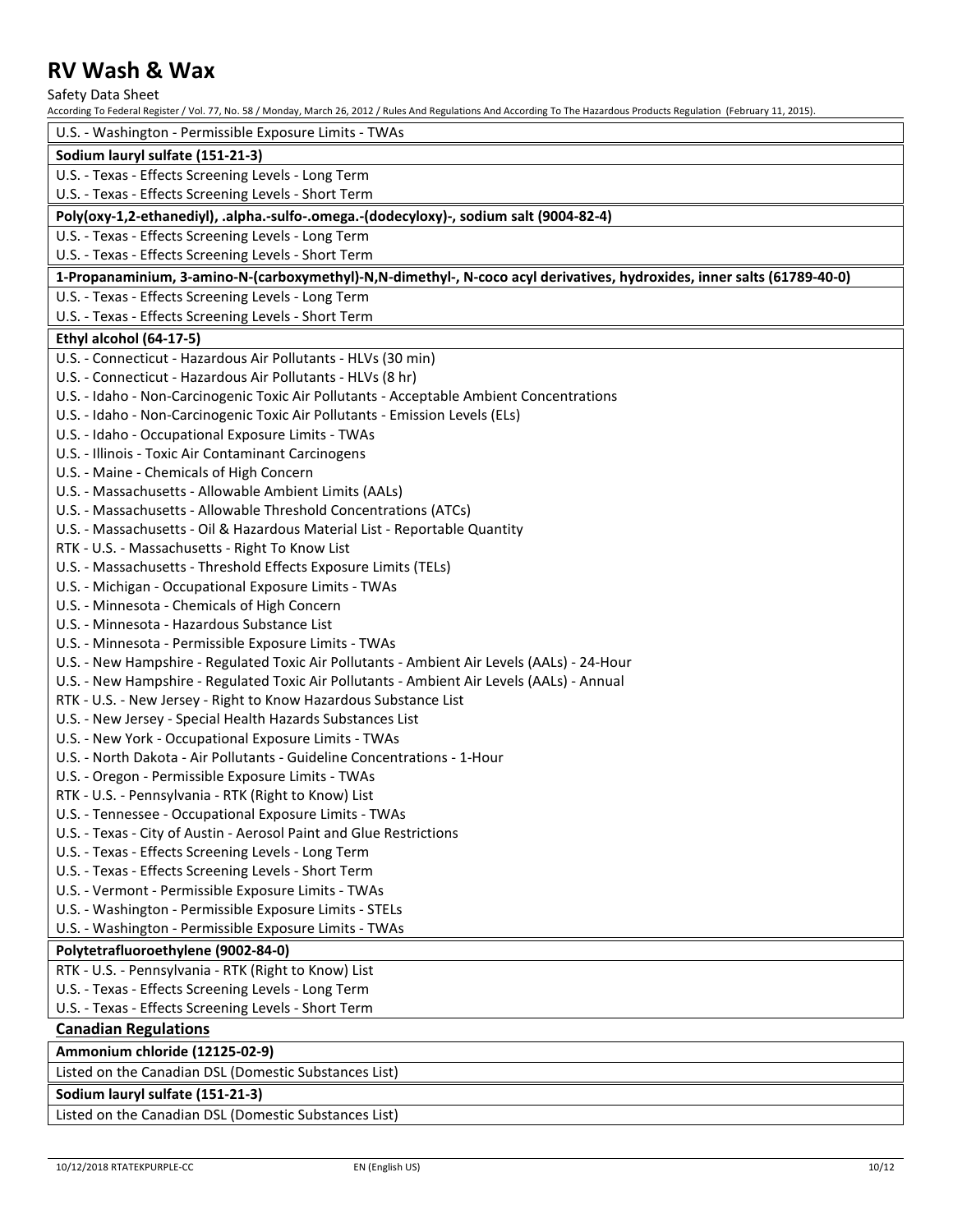Safety Data Sheet

According To Federal Register / Vol. 77, No. 58 / Monday, March 26, 2012 / Rules And Regulations And According To The Hazardous Products Regulation (February 11, 2015).

 **Poly(oxy-1,2-ethanediyl), .alpha.-sulfo-.omega.-(dodecyloxy)-, sodium salt (9004-82-4)** 

Listed on the Canadian DSL (Domestic Substances List)

 **1-Propanaminium, 3-amino-N-(carboxymethyl)-N,N-dimethyl-, N-coco acyl derivatives, hydroxides, inner salts (61789-40-0)** 

Listed on the Canadian DSL (Domestic Substances List)

### **Ethyl alcohol (64-17-5)**

Listed on the Canadian DSL (Domestic Substances List)

**Poly(oxy-1,2-ethanediyl), .alpha.-[3-[1,3,3,3-tetramethyl-1-[(trimethylsilyl)oxy]disiloxanyl]propyl]-.omega.-hydroxy- (67674-67-3)** 

Listed on the Canadian DSL (Domestic Substances List)

 **Polytetrafluoroethylene (9002-84-0)** 

Listed on the Canadian DSL (Domestic Substances List)

### **SECTION 16: OTHER INFORMATION, INCLUDING DATE OF PREPARATION OR LAST REVISION**

| Date of Preparation or Latest | : 10/12/2018    |
|-------------------------------|-----------------|
| <b>Revision</b>               |                 |
| <b>Other Information</b>      | $:$ This docume |

 **Other Information :** This document has been prepared in accordance with the SDS requirements of the OSHA Hazard Communication Standard 29 CFR 1910.1200 and Canada's Hazardous Products Regulations (HPR) SOR/2015-17.

#### **GHS Full Text Phrases:**

| Acute Tox. 4 (Inhalation:dust, mist) | Acute toxicity (inhalation:dust, mist) Category 4                |
|--------------------------------------|------------------------------------------------------------------|
| Acute Tox. 4 (Oral)                  | Acute toxicity (oral) Category 4                                 |
| Aquatic Acute 1                      | Hazardous to the aquatic environment - Acute Hazard Category 1   |
| <b>Aquatic Acute 2</b>               | Hazardous to the aquatic environment - Acute Hazard Category 2   |
| <b>Aquatic Acute 3</b>               | Hazardous to the aquatic environment - Acute Hazard Category 3   |
| <b>Aquatic Chronic 2</b>             | Hazardous to the aquatic environment - Chronic Hazard Category 2 |
| <b>Aquatic Chronic 3</b>             | Hazardous to the aquatic environment - Chronic Hazard Category 3 |
| Comb. Dust                           | <b>Combustible Dust</b>                                          |
| Eye Dam. 1                           | Serious eye damage/eye irritation Category 1                     |
| Eye Irrit. 2                         | Serious eye damage/eye irritation Category 2                     |
| Eye Irrit. 2A                        | Serious eye damage/eye irritation Category 2A                    |
| Flam. Liq. 2                         | Flammable liquids Category 2                                     |
| Flam. Sol. 2                         | Flammable solids Category 2                                      |
| Skin Irrit. 2                        | Skin corrosion/irritation Category 2                             |
| STOT SE 3                            | Specific target organ toxicity (single exposure) Category 3      |
| H225                                 | Highly flammable liquid and vapor                                |
| H228                                 | Flammable solid                                                  |
| H302                                 | Harmful if swallowed                                             |
| H315                                 | Causes skin irritation                                           |
| H318                                 | Causes serious eye damage                                        |
| H319                                 | Causes serious eye irritation                                    |
| H332                                 | Harmful if inhaled                                               |
| H335                                 | May cause respiratory irritation                                 |
| H400                                 | Very toxic to aquatic life                                       |
| H401                                 | Toxic to aquatic life                                            |
| H402                                 | Harmful to aquatic life                                          |
| H411                                 | Toxic to aquatic life with long lasting effects                  |
| H412                                 | Harmful to aquatic life with long lasting effects                |